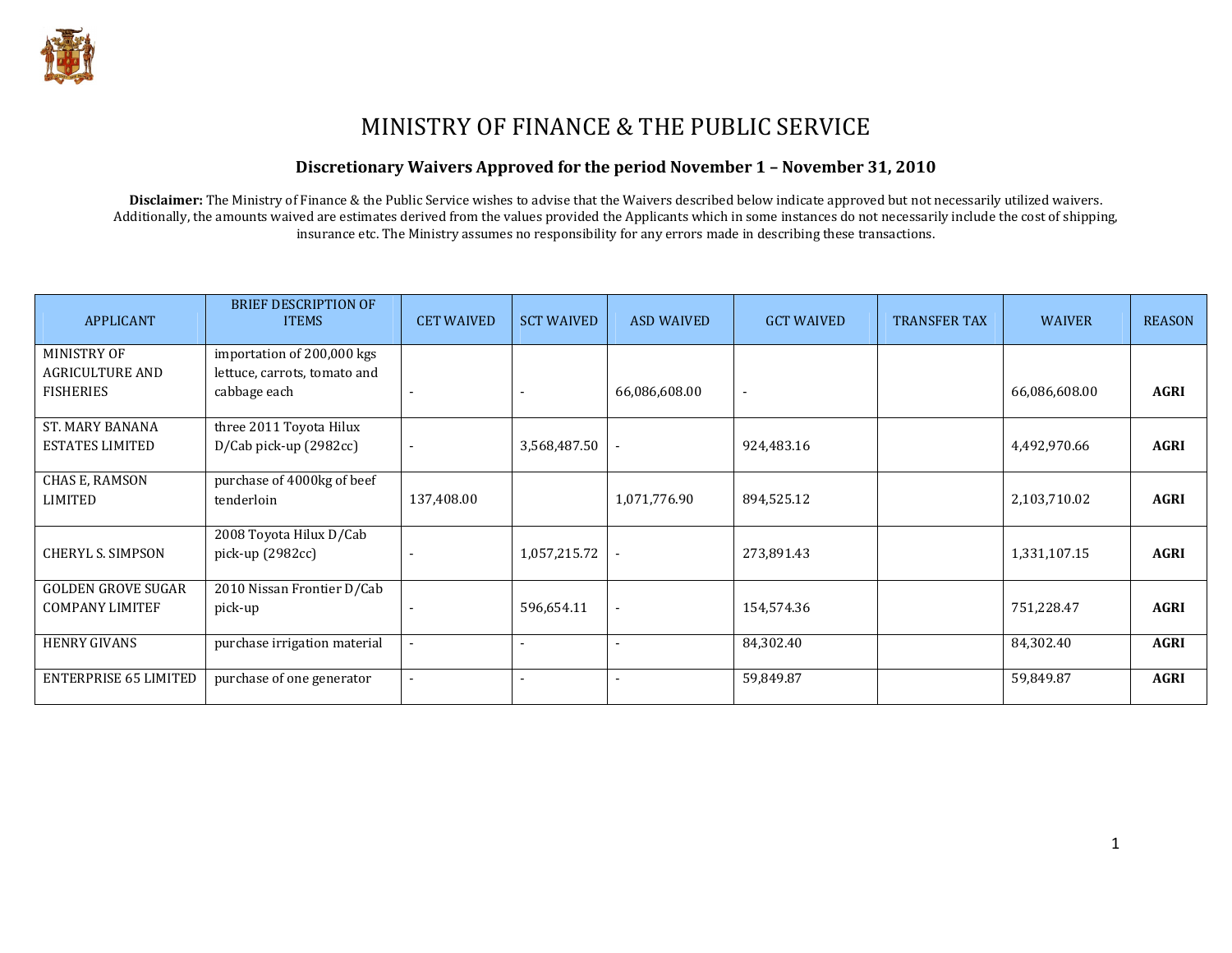

| <b>APPLICANT</b>                                  | <b>BRIEF DESCRIPTION OF</b><br><b>ITEMS</b>                                                                                                                                                                                                                                                                                                                                                                                        | <b>CET WAIVED</b> | <b>SCT</b><br><b>WAIVED</b> | <b>ASD WAIVED</b> | <b>GCT WAIVED</b> | <b>TRANSFER TAX</b> | <b>WAIVER</b>  | <b>REASON</b> |
|---------------------------------------------------|------------------------------------------------------------------------------------------------------------------------------------------------------------------------------------------------------------------------------------------------------------------------------------------------------------------------------------------------------------------------------------------------------------------------------------|-------------------|-----------------------------|-------------------|-------------------|---------------------|----------------|---------------|
|                                                   | 6 45ft, 1 20ft and 3 40ft<br>containing educational, house<br>hold items, medical supplies,<br>hospital supplies, etc., 6 20ft<br>containing red kidney beans<br>and lima beans, 140ft<br>container containing soybean<br>cooking oil, 6 40ft container<br>containing rice casserole and<br>medical<br>supplies, 1 40ft container<br>containing protein, 145ft and<br>1 40ft container containing<br>clothing, school supplies and |                   |                             |                   |                   |                     |                |               |
| <b>FOOD FOR THE POOR</b>                          | medical supplies etc, 2 40ft<br>containers containing kidney<br>and pinto beans,                                                                                                                                                                                                                                                                                                                                                   | 187,746,869.95    | $\overline{\phantom{a}}$    |                   | 195,622,584.61    |                     | 383,369,454.56 | <b>CHAR</b>   |
| THE ROMAN CATHOLIC<br><b>BISHOP OF MANDEVILLE</b> | three 2009 Mitsubishi<br>Outlander                                                                                                                                                                                                                                                                                                                                                                                                 | 1,286,321.65      | 3,601,700.63                |                   | 2,206,041.63      |                     | 7,094,063.91   | <b>CHAR</b>   |
| MIRACLE TEMPLE<br>MINISTRIES INC.                 | 2010 GMC Terrain                                                                                                                                                                                                                                                                                                                                                                                                                   |                   | 3,966,999.21                |                   |                   |                     | 3,966,999.21   | <b>CHAR</b>   |
| ST. PATRICK'S<br><b>FOUNDATION</b>                | donation of 15 computers,<br>donation of electronic items,<br>caps, etc                                                                                                                                                                                                                                                                                                                                                            | 451,968.06        |                             |                   | 582,586.26        |                     | 1,034,554.33   | <b>CHAR</b>   |
| CHARMAINE<br>CONSTANTINE                          | purchase of eight vials of<br>velcade                                                                                                                                                                                                                                                                                                                                                                                              | 147,290.89        |                             |                   | 283,534.97        |                     | 430,825.87     | <b>CHAR</b>   |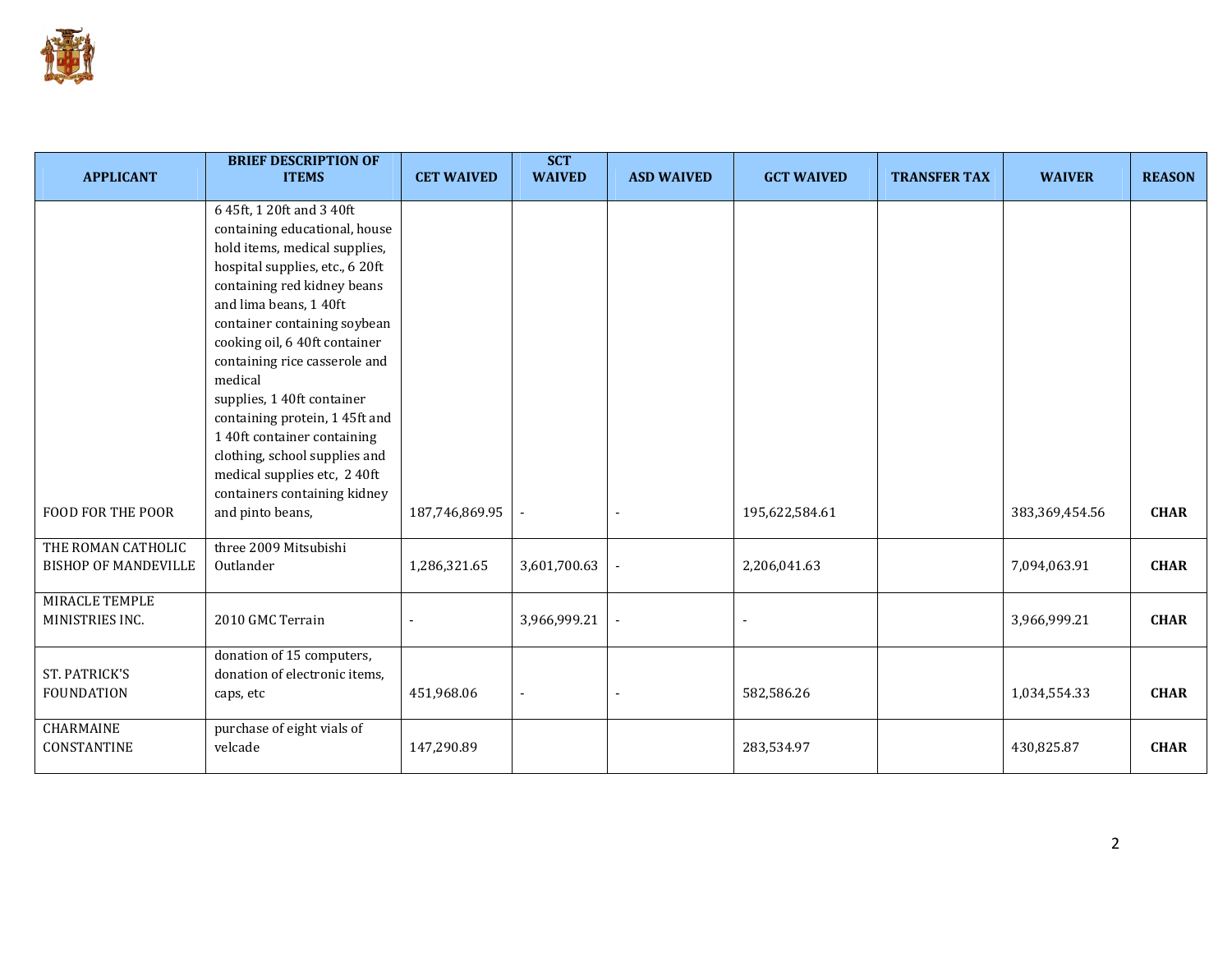

| <b>APPLICANT</b>                                                            | <b>BRIEF DESCRIPTION OF</b><br><b>ITEMS</b>                                                                      | <b>CET WAIVED</b> | <b>SCT WAIVED</b>        | <b>ASD WAIVED</b> | <b>GCT WAIVED</b> | <b>TRANSFER TAX</b> | <b>WAIVER</b> | <b>REASON</b> |
|-----------------------------------------------------------------------------|------------------------------------------------------------------------------------------------------------------|-------------------|--------------------------|-------------------|-------------------|---------------------|---------------|---------------|
| <b>MEADOWBROOK</b><br><b>UNITED CHURCH</b>                                  | purchase of 25 hand bells<br>with cases and ringing<br>accessories                                               | 107,075.00        |                          |                   | 112,428.75        |                     | 219,503.75    | <b>CHAR</b>   |
| <b>LIONS CLUB MONTEGO</b><br><b>BAY</b>                                     | donation of 500 reading<br>glasses                                                                               | 84,030.00         |                          |                   | 88,231.50         |                     | 172,261.50    | <b>CHAR</b>   |
| <b>SHARING IS CARING</b><br><b>FOUNDATION</b>                               | donation of sno-cones, cotton<br>candy, popcorn and<br>sewing machines                                           | 67,292.20         | ÷                        |                   | 70,656.81         |                     | 137,949.01    | <b>CHAR</b>   |
| <b>ST. ANDREW PARISH</b><br><b>CHURCH</b>                                   | purchase of meal                                                                                                 |                   |                          |                   | 129,176.25        |                     | 129,176.25    | <b>CHAR</b>   |
| <b>REMNANT GATES OF</b><br><b>GLORY CHURCH OF</b><br><b>GOD SEVENTH DAY</b> | donation of ten barrels<br>containing food and clothing                                                          | 42,865.00         |                          |                   | 45,008.25         |                     | 87,873.25     | <b>CHAR</b>   |
| <b>APOSTOLIC CHURCH OF</b><br><b>JESUS CHRIST,</b><br><b>BARNEYSIDE</b>     | donation of eight barrels, one<br>pallet and three boxes<br>containing food, toiletries,<br>medical supplies etc | 34,352.00         |                          |                   | 36,069.60         |                     | 70,421.60     | <b>CHAR</b>   |
| <b>RIVERSDALE SEVENTH</b><br><b>DAY ADVENTIST</b><br><b>CHURCH</b>          | donation of clothing, shoes,<br>toiletries etc                                                                   | 29,543.50         | $\overline{\phantom{a}}$ |                   | 31,020.68         |                     | 60,564.18     | <b>CHAR</b>   |
| <b>UNITING REVIVAL</b><br><b>OUTREACH MINISTRIES</b>                        | donation of one barrel and<br>one crate and one box<br>containing food supplies, toys<br>and household items     | 25,764.00         | ÷                        |                   | 27,052.20         |                     | 52,816.20     | <b>CHAR</b>   |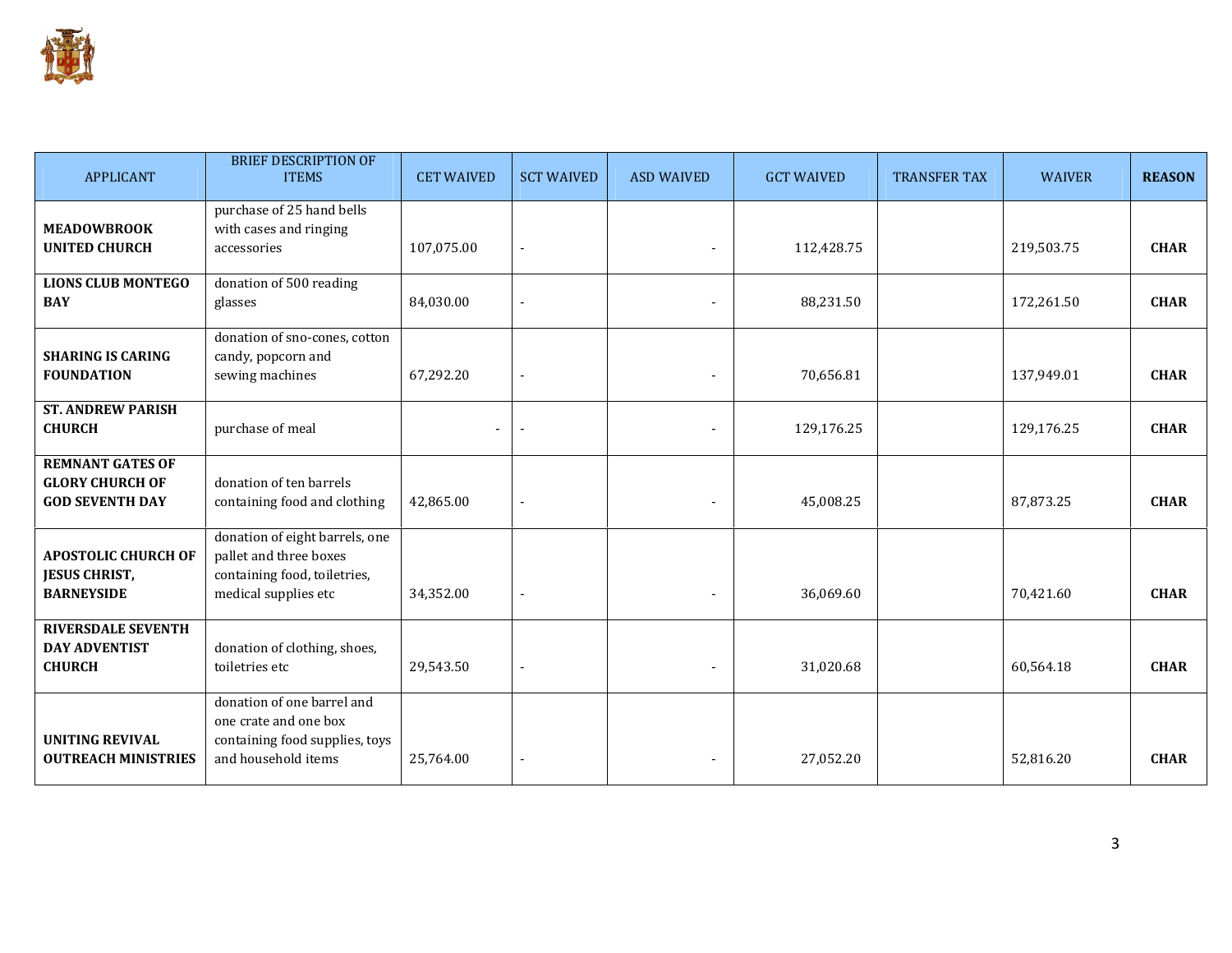

| <b>APPLICANT</b>                                                                  | <b>BRIEF DESCRIPTION OF</b><br><b>ITEMS</b>                                                     | <b>CET WAIVED</b> | <b>SCT</b><br><b>WAIVED</b> | <b>ASD WAIVED</b> | <b>GCT WAIVED</b> | <b>TRANSFER TAX</b> | <b>WAIVER</b> | <b>REASON</b> |
|-----------------------------------------------------------------------------------|-------------------------------------------------------------------------------------------------|-------------------|-----------------------------|-------------------|-------------------|---------------------|---------------|---------------|
| <b>ANGELS FROM HEAVEN</b>                                                         | donation of ten barrels<br>containing food, clothing etc.                                       | 23,872.06         |                             |                   | 25,065.67         |                     | 48,937.73     | <b>CHAR</b>   |
| <b>MISSIONARIES OF THE</b><br><b>POOR</b>                                         | donation of speaker system,<br>donation of video printer,<br>donation of medicines              | 20,474.07         |                             |                   | 22,923.03         |                     | 43,397.10     | <b>CHAR</b>   |
| <b>SHIRE HAMPTON</b><br><b>REDEMPTION CHURCH</b><br>OF GOD                        | donation of 4 barrels<br>containing clothes, shoes, etc                                         | 17,200.00         |                             |                   | 18,060.00         |                     | 35,260.00     | <b>CHAR</b>   |
| PHILADELPHIA NEW<br><b>TESTAMENT CHURCH</b><br>OF GOD                             | donation of 2 barrels and 3<br>boxes containing books,<br>school supplies, used clothes,<br>etc | 17,146.00         |                             |                   | 18,003.30         |                     | 35,149.30     | <b>CHAR</b>   |
| <b>NATIONAL CHURCH OF</b><br>GOD                                                  | donation of five barrels<br>containing clothing, food etc.                                      | 12,000.00         |                             |                   | 12,600.00         |                     | 24,600.00     | <b>CHAR</b>   |
| <b>SMILE</b>                                                                      | donation of three barrels<br>containing shoes, toiletries<br>etc                                | 10,305.60         | $\blacksquare$              |                   | 10,820.88         |                     | 21,126.48     | <b>CHAR</b>   |
| <b>ANGEA SCOTT</b>                                                                | donation of labtops,<br>television set, CPUs and food                                           | 10,298.40         |                             |                   | 10,813.32         |                     | 21,111.72     | <b>CHAR</b>   |
| <b>GORDON PEN</b><br><b>COMMUNITY</b><br><b>DEVELOPMENT</b><br><b>ASSOCIATION</b> | donation of five barrels<br>containing clothing, food etc.                                      | 10,000.00         | $\blacksquare$              |                   | 10,500.00         |                     | 20,500.00     | <b>CHAR</b>   |
| PORT MARIA UNITED<br><b>CHURCH</b>                                                | donation of public address<br>system                                                            | 9,257.64          |                             |                   | 9,720.52          |                     | 18,978.16     | <b>CHAR</b>   |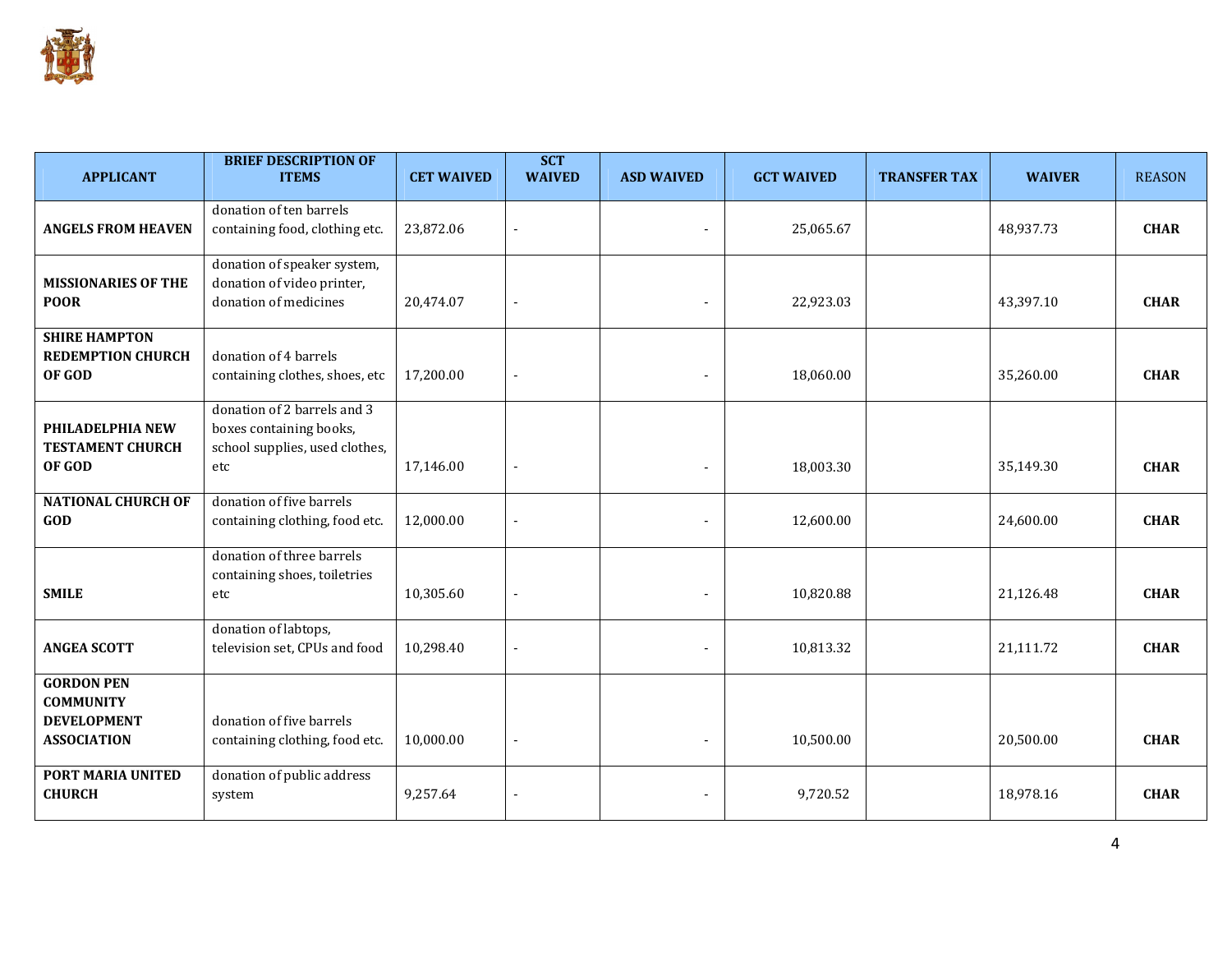

| <b>APPLICANT</b>                                   | <b>BRIEF DESCRIPTION OF</b><br><b>ITEMS</b>                                                                                                                                                                                                           | <b>CET WAIVED</b> | <b>SCT WAIVED</b>        | <b>ASD WAIVED</b> | <b>GCT WAIVED</b>        | <b>TRANSFER TAX</b> | <b>WAIVER</b> | <b>REASON</b> |
|----------------------------------------------------|-------------------------------------------------------------------------------------------------------------------------------------------------------------------------------------------------------------------------------------------------------|-------------------|--------------------------|-------------------|--------------------------|---------------------|---------------|---------------|
| YMCA SPEEDOS SWIM<br><b>CLUB</b>                   | purchase of medals and<br>ribbons                                                                                                                                                                                                                     | 6,806.44          |                          | $\blacksquare$    |                          |                     | 6,806.44      | <b>CHAR</b>   |
| THE ANIMAL HOUSE                                   | donation of dog kennels and<br>tarpaulins                                                                                                                                                                                                             | 2,941.05          |                          |                   | 3,088.10                 |                     | 6,029.15      | <b>CHAR</b>   |
| <b>JAMAICA ECUMENICAL</b><br><b>MUTUAL MISSION</b> | donation of used tools                                                                                                                                                                                                                                | 2,554.75          |                          |                   | 2,682.49                 |                     | 5,237.25      | <b>CHAR</b>   |
| <b>RACERS TRACK CLUB</b>                           | donation of equipment and<br>gears                                                                                                                                                                                                                    | 4,625.06          | $\overline{\phantom{a}}$ | $\blacksquare$    | $\overline{\phantom{a}}$ |                     | 4,625.06      | <b>CHAR</b>   |
| <b>E. PIHL AND SONS</b>                            | purchase of paving blocks,<br>purchase of 4 2003 JLG<br>2632E2 Scissor lift, purchase<br>of paving blocks, purchase of<br>ceramic reef modules and<br>related material, purchase of<br>2 Jet ski/waver runners and<br>one 2006<br><b>HMDE</b> Trailer | 9,401,586.42      |                          |                   | 10,189,464.34            |                     | 19,591,050.76 | GOVT/CON      |
| <b>KIER CONSTRUCTION</b><br><b>LIMITED</b>         | purchase of equipment                                                                                                                                                                                                                                 | 2,748,067.02      |                          |                   | 2,885,470.37             |                     | 5,633,537.38  | GOVT/CON      |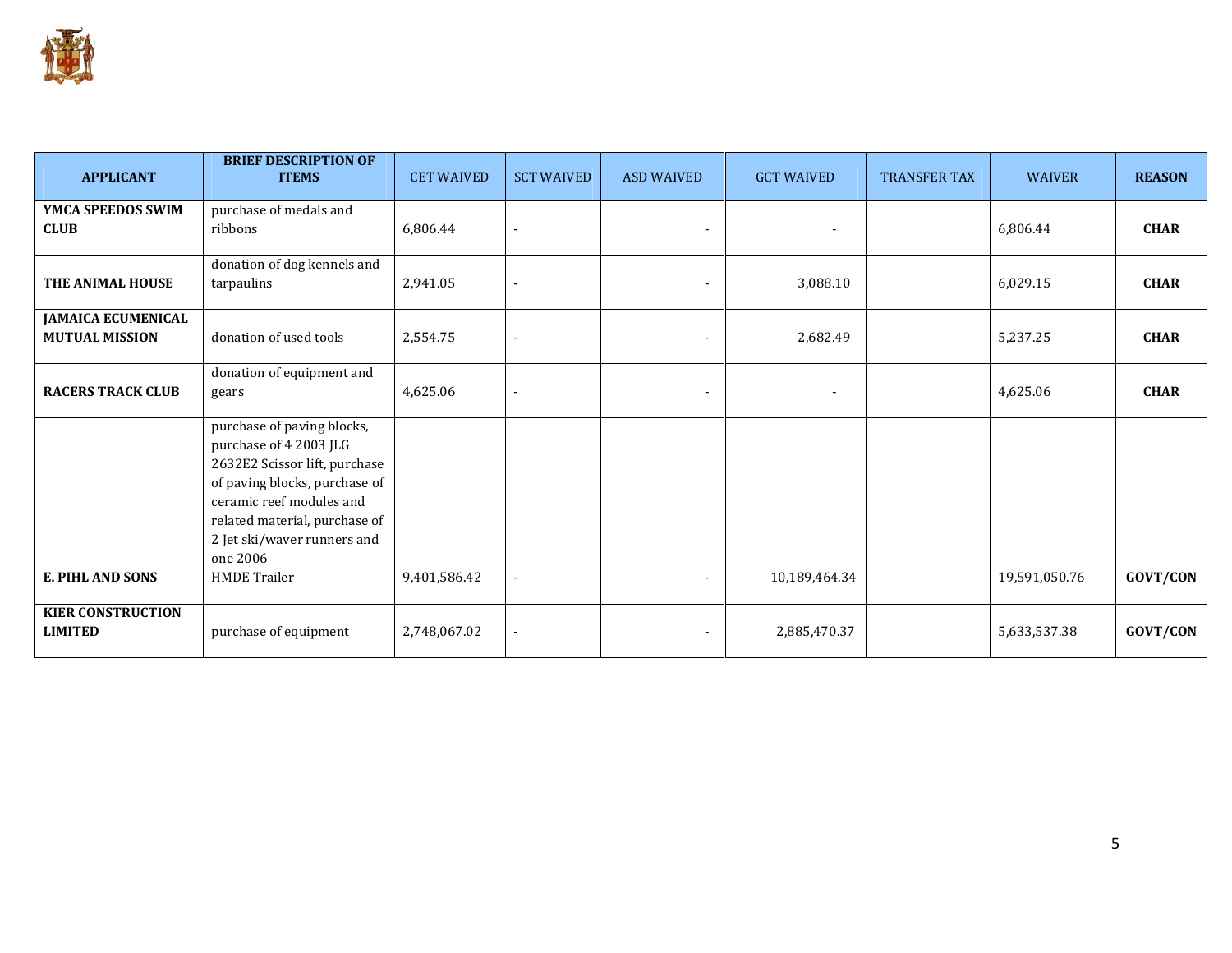

| <b>APPLICANT</b>                               | <b>BRIEF DESCRIPTION OF</b><br><b>ITEMS</b>                                                                                                                                                                                                           | <b>CET WAIVED</b> | <b>SCT</b><br><b>WAIVED</b> | <b>ASD WAIVED</b> | <b>GCT WAIVED</b>        | <b>TRANSFER TAX</b> | <b>WAIVER</b> | <b>REASON</b>    |
|------------------------------------------------|-------------------------------------------------------------------------------------------------------------------------------------------------------------------------------------------------------------------------------------------------------|-------------------|-----------------------------|-------------------|--------------------------|---------------------|---------------|------------------|
| <b>EVERGLADES FARMS</b><br><b>LIMITED</b>      | purchase of materials and<br>equipment                                                                                                                                                                                                                | 531,072.01        |                             |                   | 557,625.61               |                     | 1,088,697.62  | GOVT/CON         |
| <b>JAMAICA PROTECTED</b><br><b>AREAS TRUST</b> | procurement of insurance,<br>accounting and security<br>services                                                                                                                                                                                      |                   |                             |                   | 84,937.06                |                     | 84,937.06     | GOVT/CON         |
| <b>MINISTRY OF WATER</b><br><b>AND HOUSING</b> | transfer of parcel of land at<br>Spanish Village                                                                                                                                                                                                      |                   |                             |                   | $\overline{\phantom{a}}$ | 34,300,000.00       | 34,300,000.00 | <b>GOVT/INST</b> |
| <b>E. PIHL AND SONS</b>                        | purchase of paving blocks,<br>purchase of 4 2003 JLG<br>2632E2 Scissor lift, purchase<br>of paving blocks, purchase of<br>ceramic reef modules and<br>related material, purchase of<br>2 Jet ski/waver runners and<br>one 2006<br><b>HMDE Trailer</b> | 9,401,586.42      |                             |                   | 10,189,464.34            |                     | 19,591,050.76 | GOVT/CON         |
| <b>KIER CONSTRUCTION</b><br><b>LIMITED</b>     | purchase of equipment                                                                                                                                                                                                                                 | 2,748,067.02      |                             |                   | 2,885,470.37             |                     | 5,633,537.38  | GOVT/CON         |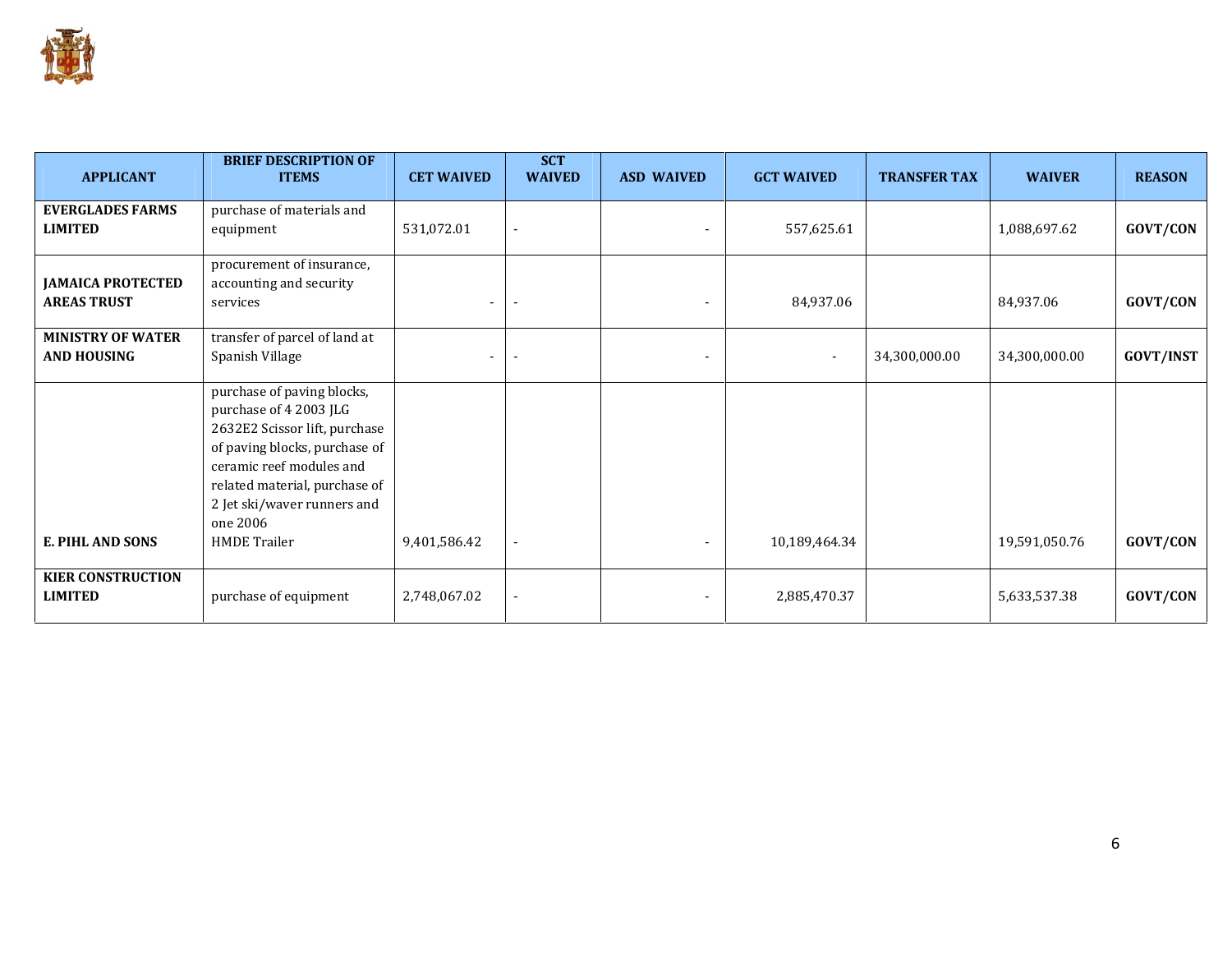

| <b>APPLICANT</b>                                                                                                  | <b>BRIEF DESCRIPTION OF</b><br><b>ITEMS</b>                                                                                                                                                                                                                                                                                         | <b>CET WAIVED</b>        | <b>SCTWAIVED</b> | <b>ASD WAIVED</b> | <b>GCT WAIVED</b>        | <b>TRANSFER TAX</b> | <b>WAIVER</b>    | <b>REASON</b>    |
|-------------------------------------------------------------------------------------------------------------------|-------------------------------------------------------------------------------------------------------------------------------------------------------------------------------------------------------------------------------------------------------------------------------------------------------------------------------------|--------------------------|------------------|-------------------|--------------------------|---------------------|------------------|------------------|
| <b>CHINA HARBOUR</b><br><b>ENGINEERING</b><br><b>COMPANY LIMITED</b>                                              | purchase of materials<br>sourced locally re:<br>Palisadoes Shoreline,<br>contractor plant and<br>equipment, purchase of<br>equipment and plant,<br>materials bitumen/kerosene,<br>fuel/lubricants/oil,<br>prefabricated houses, water<br>supplement, office furniture<br>and equipment, material for<br>steel trestle, guide girder | 283,477,753.42           |                  |                   | 744,658,012.09           | 65,377,404.62       | 1,093,513,170.14 | <b>GOVT/CON</b>  |
| <b>ISRATECH JAMAICA</b><br><b>LIMITED</b>                                                                         | purchase of solar water<br>heaters and components                                                                                                                                                                                                                                                                                   | 18,613,798.79            |                  |                   |                          |                     | 18,613,798.79    | <b>GOVT/INST</b> |
| <b>JAMAICA PROMOTIONS</b><br><b>CORPORATION TO</b><br><b>FACTORIES</b><br><b>CORPORATION OF</b><br><b>JAMAICA</b> | transfer of parcel of land                                                                                                                                                                                                                                                                                                          | $\overline{\phantom{0}}$ |                  |                   | $\overline{\phantom{a}}$ | 5,950,000.00        | 5,950,000.00     | <b>GOVT/INST</b> |
| <b>JAMAICA PROTECTED</b><br><b>AREAS TRUST</b>                                                                    | procurement of insurance,<br>accounting and security<br>services                                                                                                                                                                                                                                                                    | 1,153,935.72             | 1,389,338.61     |                   | 2,752,205.22             |                     | 5,295,479.55     | <b>GOVT/INST</b> |
| <b>SCJ HOLDINGS LIMITED</b><br><b>TO FACTORIES</b><br><b>CORPORATION OF</b><br><b>JAMAICA</b>                     | transfer of parcel of land                                                                                                                                                                                                                                                                                                          |                          |                  |                   |                          | 975,309.64          | 975,309.64       | <b>GOVT/INST</b> |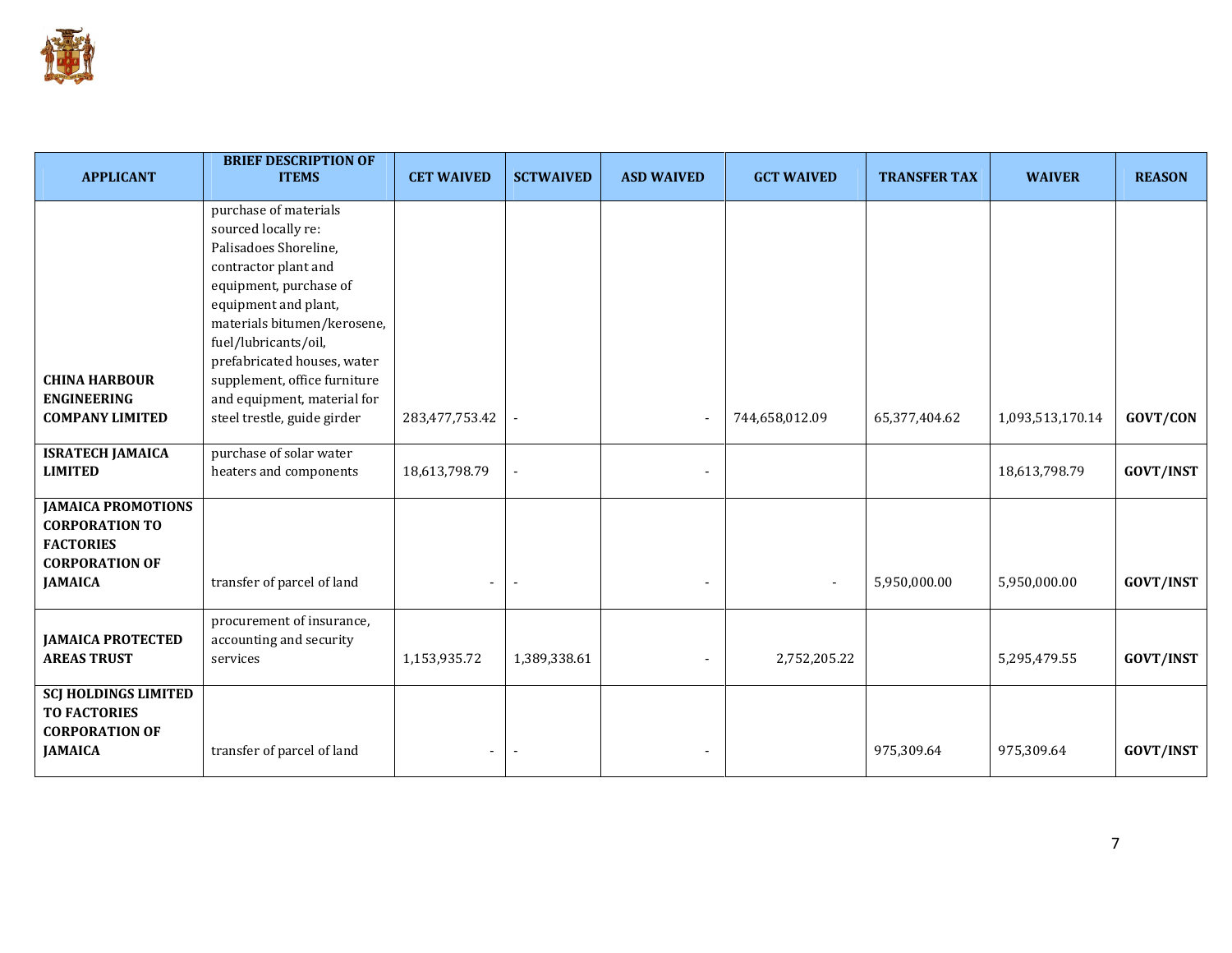

| <b>APPLICANT</b>                                                         | <b>BRIEF DESCRIPTION OF</b><br><b>ITEMS</b>                                     | <b>CET WAIVED</b> | <b>SCTWAIVED</b> | <b>ASD WAIVED</b> | <b>GCT WAIVED</b> | <b>TRANSFER TAX</b> | <b>WAIVER</b> | <b>REASON</b>    |
|--------------------------------------------------------------------------|---------------------------------------------------------------------------------|-------------------|------------------|-------------------|-------------------|---------------------|---------------|------------------|
| <b>MINISTRY OF HEALTH</b>                                                | donation of medical<br>equipment                                                | 23,788.47         |                  |                   | 24,977.89         |                     | 48,766.36     | <b>GOVT/INST</b> |
| <b>NATIONAL SOLID</b><br><b>WASTE MANAGEMENT</b><br><b>AND AUTHORITY</b> | 2011 Motor Bike                                                                 | $\blacksquare$    | $\blacksquare$   |                   | 16,532.02         |                     | 16,532.02     | <b>GOVT/INST</b> |
| <b>ISLAND CAR RENTALS</b>                                                | three 2011 Toyota Hiace 16<br>Seater (2500cc), 30 2011<br>Toyota Yaris (1300cc) | 8,890,093.80      | 6,006,464.08     |                   | 8,095,171.25      |                     | 22,991,729.12 | <b>JTB</b>       |
| <b>CHUKKA CARIBBEAN</b><br><b>ADVENTURES</b><br>(FALMOUTH)               | purchase of chaise lounges,<br>canopy equipment, etc                            | 2,710,333.22      |                  |                   | 2,845,849.88      | $\sim$              | 5,556,183.11  | <b>JTB</b>       |
| <b>JTL TOURS LIMITED</b>                                                 | 2010 Yutong 51 Seater Bus                                                       |                   | $\sim$           |                   | 1,566,690.13      |                     | 1,566,690.13  | <b>JTB</b>       |
| <b>SUBARU/MAUI JIM</b><br><b>SUNGLASSES</b>                              | purchase of promotional<br>items                                                | 569,001.38        |                  |                   | 597,451.44        |                     | 1,166,452.82  | <b>JTB</b>       |
| <b>PURDUE PHARMA</b>                                                     | purchase of promotional<br>items                                                | 377,830.43        |                  |                   | 396,721.96        |                     | 774,552.39    | <b>JTB</b>       |
| <b>HERTZ/LIBERTY CAR</b><br><b>RENTAL</b>                                | Two 2011 Toyota Hiace 15<br>Seater (3000cc)                                     |                   | 430,022.28       | $\overline{a}$    |                   |                     | 430,022.28    | <b>JTB</b>       |
| <b>DOLPHIN COVE</b>                                                      | purchase of kayaks, fins,<br>snorkels etc.                                      | 173,088.22        | $\overline{a}$   |                   | 181,742.63        |                     | 354,830.85    | <b>JTB</b>       |
| <b>AUDLEY MORLE</b>                                                      | 2005 Toyota Hiace 10 Seater                                                     |                   | 335,719.31       |                   |                   |                     | 335,719.31    | <b>JTB</b>       |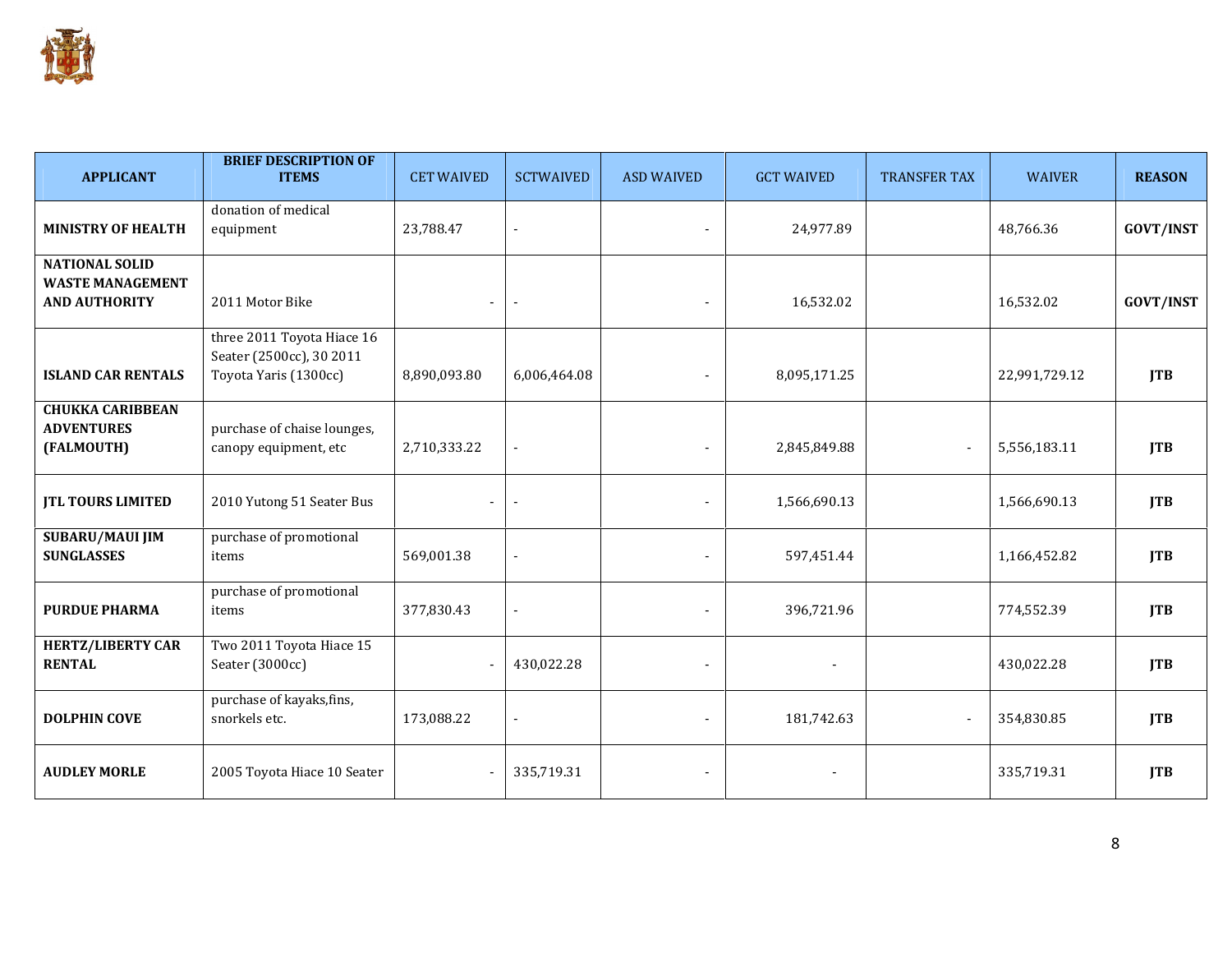

| <b>APPLICANT</b>                                                                        | <b>BRIEF DESCRIPTION OF</b><br><b>ITEMS</b>    | <b>CET WAIVED</b>        | <b>SCT</b><br><b>WAIVED</b> | <b>ASD WAIVED</b> | <b>GCT WAIVED</b> | TRANSFER TAX | <b>WAIVER</b> | <b>REASON</b>   |
|-----------------------------------------------------------------------------------------|------------------------------------------------|--------------------------|-----------------------------|-------------------|-------------------|--------------|---------------|-----------------|
| <b>BYROUS BROWN</b>                                                                     | 2005 Toyota Coaster 29<br>Seater               | $\overline{a}$           |                             |                   | 330,638.00        |              | 330,638.00    | <b>JTB</b>      |
| <b>NEGRIL AREA</b><br><b>ENVIRONMENT</b><br>PROTECTION TRUST                            | donation of promotional<br>items               | $\overline{\phantom{a}}$ | $\overline{\phantom{a}}$    |                   | 301,225.44        |              | 301,225.44    | <b>JTB</b>      |
| <b>WATERSPORTS</b><br><b>ENTERPRISE</b>                                                 | purchase of life jackets,<br>snorkel fins, etc | 142,075.13               |                             |                   | 149,178.88        |              | 291,254.01    | <b>JTB</b>      |
| <b>SUBARU OF AMERICA,</b><br>INC.                                                       | purchase of promotional<br>items               | 201,611.89               |                             |                   |                   |              | 201,611.89    | <b>JTB</b>      |
| <b>CARIBBEAN MARKET</b><br><b>PLACE/CARIBBEAN</b><br><b>HOTEL AND TOURIST</b><br>ASSOC. | purchase of promotional<br>items               | 97,235.45                | $\blacksquare$              | $\blacksquare$    | 102,097.22        |              | 199,332.67    | <b>JTB</b>      |
| <b>ANNIE'S REVENGE</b><br>2010                                                          | purchase of two sets of<br>promotional items   | 52,463.84                |                             |                   | 55,087.03         |              | 107,550.87    | <b>JTB</b>      |
| <b>SEPROD LIMITED</b>                                                                   | purchase of materials and<br>equipment         | 118,608.87               |                             |                   | 2,988,733.69      |              | 3,107,342.56  | <b>MANU/MOD</b> |
| <b>JAD DEVELOPMENT</b>                                                                  | purchase of materials and<br>equipment         | $\overline{\phantom{a}}$ |                             |                   | 2,608,651.50      |              | 2,608,651.50  | <b>MANU/MOD</b> |
| <b>FOOD INGREDIENT</b><br><b>LIMITED</b>                                                | purchase of materials and<br>equipment         | 996,208.00               |                             |                   | 1,046,018.40      |              | 2,042,226.40  | <b>MANU/MOD</b> |
| <b>CEMEX JAMAICA</b>                                                                    | purchase of three sets of<br>spare parts       | 922,193.12               |                             |                   | 968,302.78        |              | 1,890,495.90  | <b>MANU/MOD</b> |
| <b>SURREY PAVING AND</b><br><b>AGGREGATE COMPANY</b><br><b>LIMITED</b>                  | purchase of equipment and<br>material          | 859,300.00               | $\blacksquare$              |                   | 902,265.00        |              | 1,761,565.00  | <b>MANU/MOD</b> |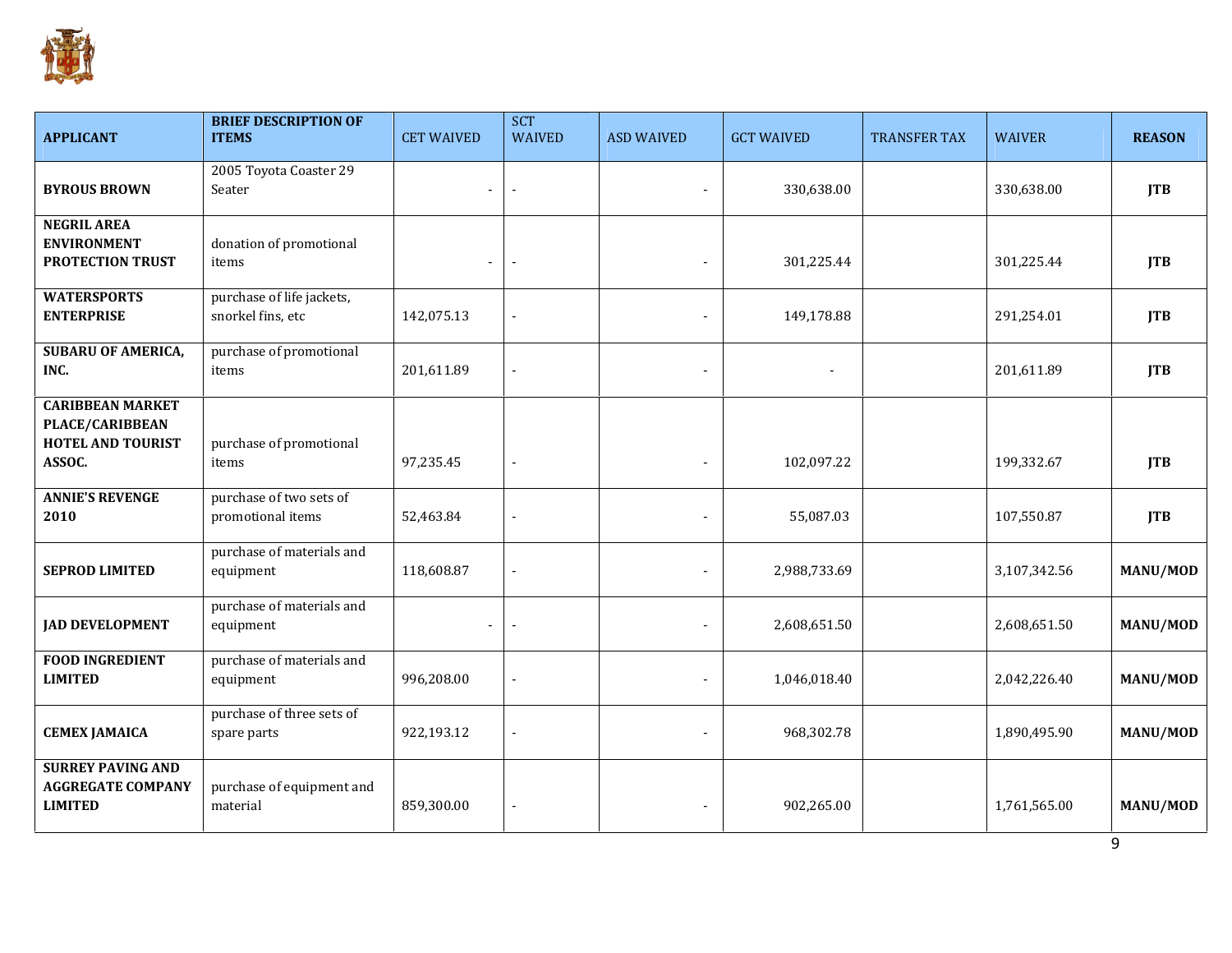

| <b>APPLICANT</b>                                                             | <b>BRIEF DESCRIPTION OF</b><br><b>ITEMS</b>                       | <b>CET WAIVED</b> | <b>SCT</b><br><b>WAIVED</b> | <b>ASD WAIVED</b> | <b>GCT WAIVED</b> | <b>TRANSFER TAX</b>      | <b>WAIVER</b> | <b>REASON</b>   |
|------------------------------------------------------------------------------|-------------------------------------------------------------------|-------------------|-----------------------------|-------------------|-------------------|--------------------------|---------------|-----------------|
| <b>ONE JAMAICA</b><br><b>RECYCLING COMPANY</b>                               | purchase of recycling<br>equipment                                |                   |                             |                   | 1,432,764.90      |                          | 1,432,764.90  | <b>MANU/MOD</b> |
| <b>BEST DRESSED</b><br><b>CHICKEN, POULTRY</b><br><b>DIVISION OF JAMAICA</b> | purchase of corrugated                                            |                   |                             |                   |                   |                          |               |                 |
| <b>BROILERS</b><br><b>INTERNATIONAL</b>                                      | boxes<br>purchase of materials and                                | 1,423,622.20      |                             |                   |                   |                          | 1,423,622.20  | MANU/MOD        |
| <b>INGREDIENTS LIMITED</b>                                                   | equipment                                                         |                   | $\blacksquare$              |                   | 882,120.00        |                          | 882,120.00    | <b>MANU/MOD</b> |
| <b>DAIRY INDUSTRIES</b>                                                      | purchase of materials and<br>equipment & Corrugated<br>Boxes      | 434,147.72        | $\overline{\phantom{a}}$    |                   | 338,979.33        | $\overline{\phantom{a}}$ | 773,127.05    | <b>MANU/MOD</b> |
| <b>WISYNCO GROUP</b><br><b>LIMITED</b>                                       | purchase of corrugated<br>boxes                                   | 432,810.60        |                             |                   |                   |                          | 432,810.60    | <b>MANU/MOD</b> |
| <b>BAKING ENTERPRISES</b><br><b>LIMITED</b>                                  | purchase of materials and<br>equipment                            |                   |                             |                   | 404,790.75        |                          | 404,790.75    | <b>MANU/MOD</b> |
| <b>NATURAL BEE</b><br><b>PRODUCTS/ROSE</b><br><b>ALLEN</b>                   | purchase of one vertical<br>form seal machine with<br>attachments | 179,797.68        | $\blacksquare$              |                   | 188,787.56        |                          | 368,585.24    | <b>MANU/MOD</b> |
| <b>RICHARD SAMIEL</b>                                                        | purchase of agricultural<br>equipment                             | 135,862.16        |                             |                   | 142,655.27        |                          | 278,517.43    | <b>MANU/MOD</b> |
| <b>RAINFOREST</b><br><b>SEAFOODS LIMITED</b>                                 | purchase of materials and<br>equipment                            |                   |                             |                   | 229,242.90        |                          | 229,242.90    | <b>MANU/MOD</b> |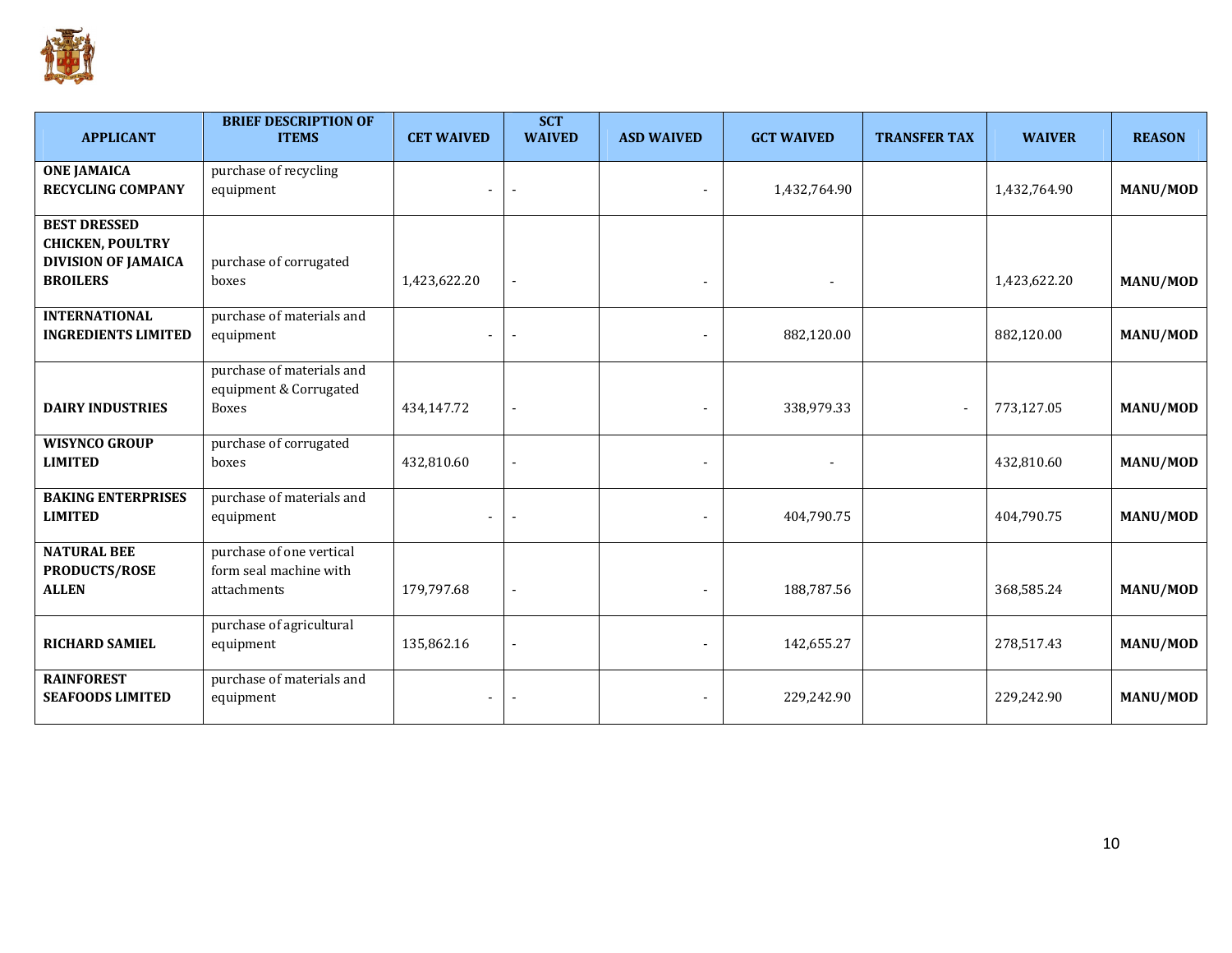

| <b>APPLICANT</b>                                               | <b>BRIEF DESCRIPTION OF</b><br><b>ITEMS</b>                                                                 | <b>CET WAIVED</b> | <b>SCT</b><br><b>WAIVED</b> | <b>ASD WAIVED</b> | <b>GCT WAIVED</b> | <b>TRANSFER TAX</b> | <b>WAIVER</b> | <b>REASON</b>   |
|----------------------------------------------------------------|-------------------------------------------------------------------------------------------------------------|-------------------|-----------------------------|-------------------|-------------------|---------------------|---------------|-----------------|
| <b>RAMBLE</b><br><b>ENTERPRISE/TA</b><br><b>EDWARD DAIRIES</b> | purchase of bush hog with<br>attachments                                                                    | 106,824.28        | $\overline{\phantom{a}}$    | $\sim$            | 112,165.49        |                     | 218,989.77    | <b>MANU/MOD</b> |
| <b>CARIBBEAN BROILERS</b><br>(JAMAICA) LIMITED                 | purchase of corrugated<br>boxes                                                                             | 198,583.44        | $\sim$                      |                   |                   |                     | 198,583.44    | MANU/MOD        |
| <b>LSK INDUSTRIES</b><br><b>LIMITED</b>                        | purchase of materials and<br>equipment                                                                      | 81,586.00         | $\overline{\phantom{a}}$    |                   | 85,665.30         |                     | 167,251.30    | MANU/MOD        |
|                                                                | 10 2011 Toyota Corolla<br>(1497cc), five 2011 Toyota<br>Yaris (1300cc) and four<br>2011 Suzuki Grand Vitara |                   |                             |                   |                   |                     |               |                 |
| <b>LIBERTY CAR RENTALS</b>                                     | (1995cc)                                                                                                    | 6,502,147.39      | 5,208,942.52                |                   | 6,221,651.98      |                     | 17,932,741.89 | <b>OTHER</b>    |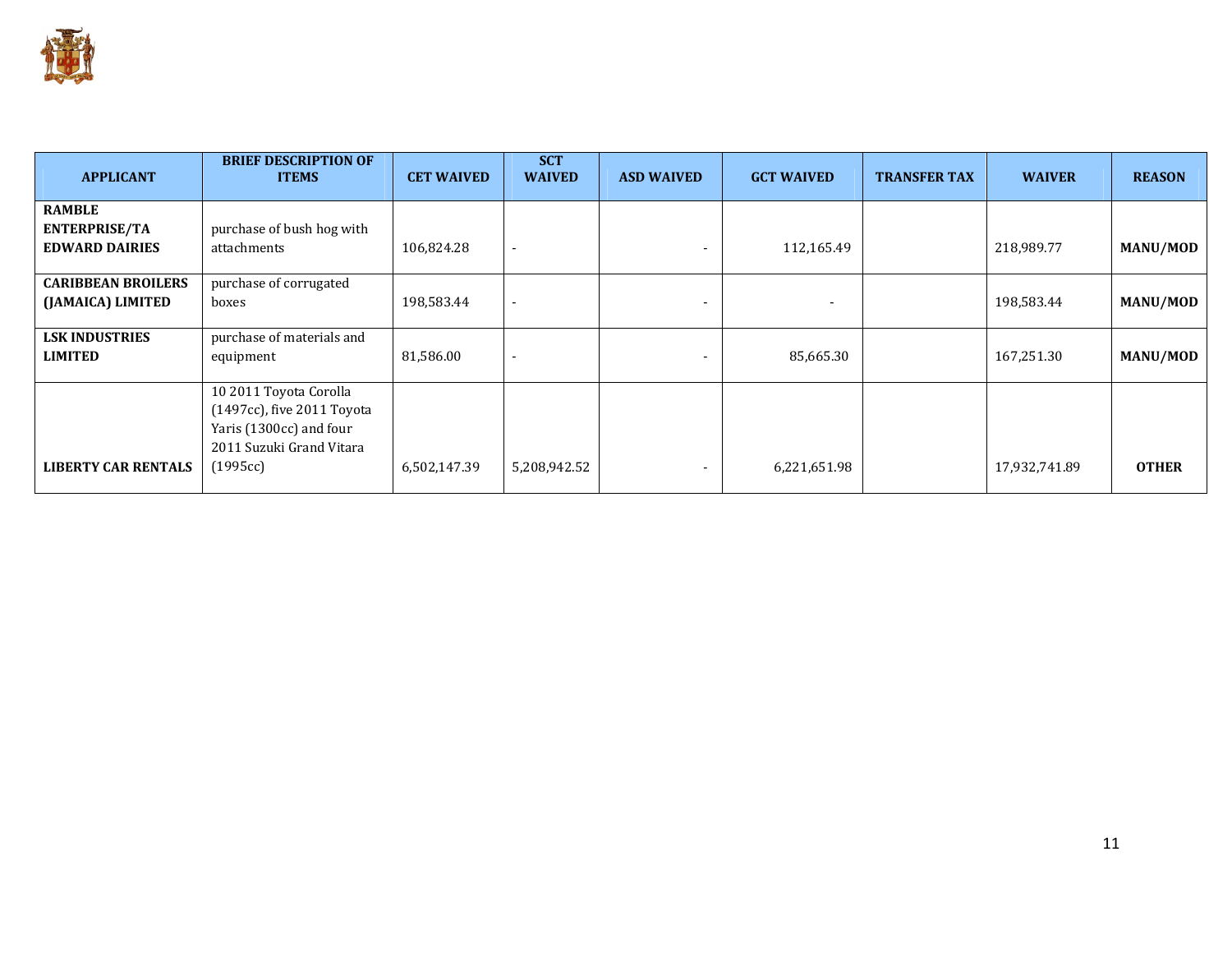

| <b>APPLICANT</b>           | <b>BRIEF DESCRIPTION OF</b><br><b>ITEMS</b> | <b>CET WAIVED</b> | <b>SCT</b><br><b>WAIVED</b> | <b>ASD WAIVED</b> | <b>GCT WAIVED</b> | <b>TRANSFER TAX</b> | <b>WAIVER</b> | <b>REASON</b> |
|----------------------------|---------------------------------------------|-------------------|-----------------------------|-------------------|-------------------|---------------------|---------------|---------------|
| <b>TROPIC ISLAND</b>       | ten 2011 Suzuki Vitara                      |                   |                             |                   |                   |                     |               |               |
| <b>TRADING COMPANY</b>     | (1995cc) and two 2011                       |                   |                             |                   |                   |                     |               |               |
| <b>LIMITED</b>             | Suzuki Sedan SX4 (1586cc)                   | 4,661,416.28      | 5,601,468.57                |                   | 4,787,080.30      |                     | 15,049,965.15 | <b>OTHER</b>  |
| <b>RAYTON ELECTRIC</b>     |                                             |                   |                             |                   |                   |                     |               |               |
| <b>COMMERCIAL</b>          | purchase of air conditioning                |                   |                             |                   |                   |                     |               |               |
| <b>EQUIPMENT LIMITED</b>   | units                                       | 5,871,698.33      | $\overline{\phantom{a}}$    |                   | 6,165,283.25      |                     | 12,036,981.58 | <b>OTHER</b>  |
|                            | five 2011 Toyota Corolla                    |                   |                             |                   |                   |                     |               |               |
|                            | (1497cc), one 2011 Honda                    |                   |                             |                   |                   |                     |               |               |
|                            | CRV (1799cc) and two                        |                   |                             |                   |                   |                     |               |               |
|                            | 2011Suzuki                                  |                   |                             |                   |                   |                     |               |               |
| <b>CARREN CAR RENTALS</b>  | Grand (1995cc)                              | 3,120,524.72      | 2,811,729.83                |                   | 3,040,481.25      |                     | 8,972,735.80  | <b>OTHER</b>  |
|                            | 2011 Toyota Corolla,                        |                   |                             |                   |                   |                     |               |               |
|                            | 2011Toyota Yaris and 2011                   |                   |                             |                   |                   |                     |               |               |
| <b>JAMAICA TOURS AND</b>   | Suzuki Grand Vitara                         |                   |                             |                   |                   |                     |               |               |
| <b>CAR RENTALS</b>         | (1995cc)                                    | 1,153,935.72      | 1,389,338.61                |                   | 1,185,515.09      |                     | 3,728,789.42  | <b>OTHER</b>  |
| <b>UCAL'S CAR RENTALS,</b> | two 2011 Toyota Corolla                     |                   |                             |                   |                   |                     |               |               |
| <b>TOURS AND TAXE</b>      | (1497cc) and one Nissan                     |                   |                             |                   |                   |                     |               |               |
| <b>SERVICES LIMITED</b>    | Qashqai 4 x 2 cross over                    | 1,143,257.58      | 1,067,040.41                |                   | 1,120,392.43      |                     | 3,330,690.43  | <b>OTHER</b>  |
| <b>JAMAICA ASSOCIATION</b> |                                             |                   |                             |                   |                   |                     |               |               |
| OF LOCAL                   |                                             |                   |                             |                   |                   |                     |               |               |
| <b>GOVERNMENT</b>          |                                             |                   |                             |                   |                   |                     |               |               |
| <b>OFFICERS</b>            | 2010 Toyota Camry                           | 330,277.30        | 924,776.45                  |                   | 566,425.58        |                     | 1,821,479.33  | <b>OTHER</b>  |
|                            | purchase of 13 horses for                   |                   |                             |                   |                   |                     |               |               |
| <b>DENNIS W. FISHER</b>    | racing                                      | 1,020,254.40      |                             |                   | 624,905.82        |                     | 1,645,160.22  | <b>OTHER</b>  |
|                            |                                             |                   |                             |                   |                   |                     |               |               |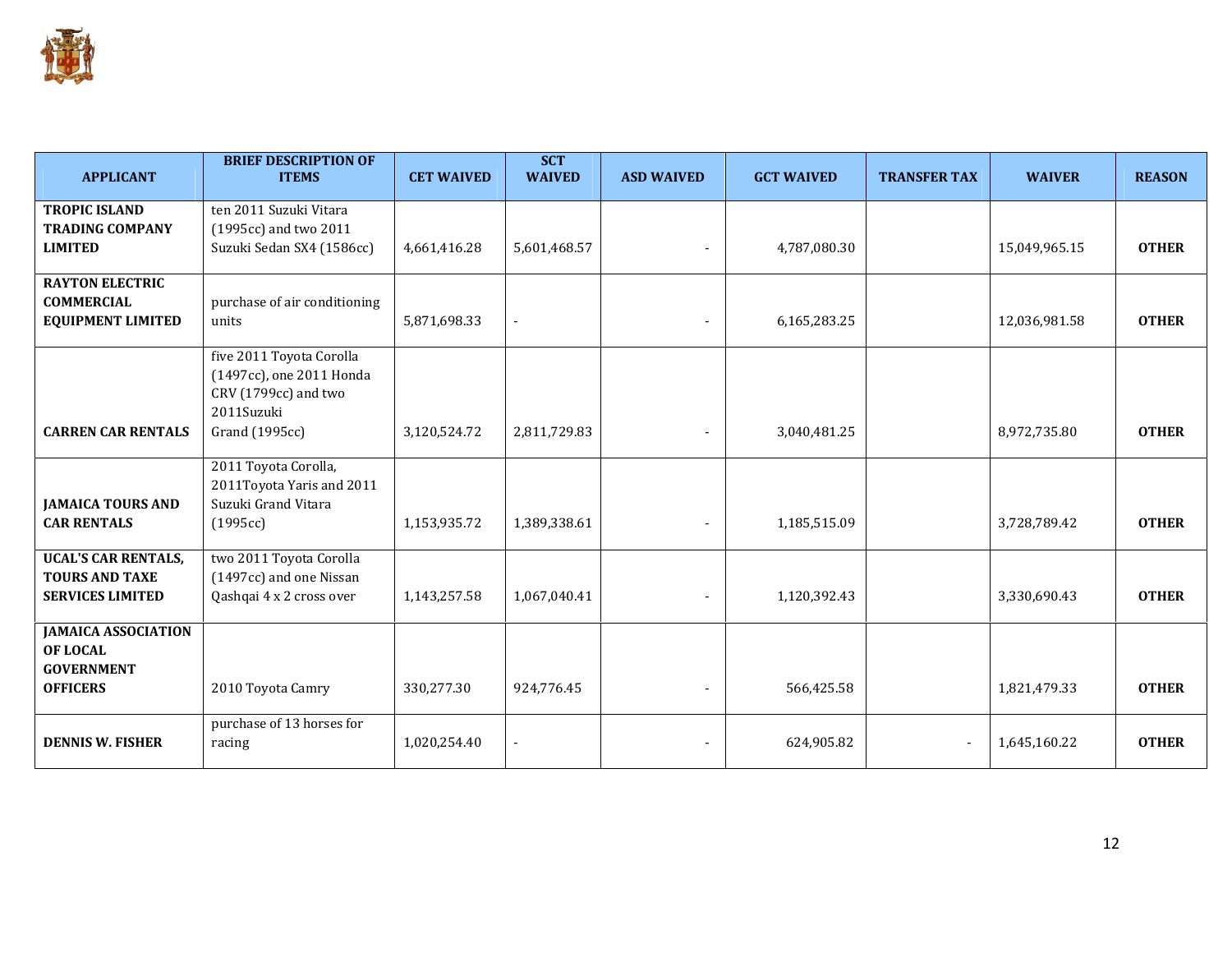

| <b>APPLICANT</b>                          | <b>BRIEF DESCRIPTION OF</b><br><b>ITEMS</b>            | <b>CET WAIVED</b> | <b>SCT</b><br><b>WAIVED</b> | <b>ASD WAIVED</b> | <b>GCT WAIVED</b> | <b>TRANSFER TAX</b>      | <b>WAIVER</b> | <b>REASON</b> |
|-------------------------------------------|--------------------------------------------------------|-------------------|-----------------------------|-------------------|-------------------|--------------------------|---------------|---------------|
| TRUDY-ANN CARDOZA                         | one 2007 Cadillac Escalade<br>Wagon (6200)             |                   | 1,519,100.44                |                   |                   |                          | 1,519,100.44  | <b>OTHER</b>  |
| <b>WALLENFORD COFFE</b><br><b>COMPANY</b> | mortgage                                               |                   |                             |                   | $\sim$            | 1,505,510.00             | 1,505,510.00  | <b>OTHER</b>  |
| <b>BRACO TOURS</b><br><b>LIMITED</b>      | purchase of river board,<br>helmets, life jackets, etc | 692,324.11        |                             |                   | 726,940.32        |                          | 1,419,264.43  | <b>OTHER</b>  |
| <b>COLE'S CAR RENTALS</b>                 | 2010 Honda City(1497cc)                                | 397,106.15        | 213,113.63                  |                   | 361,598.24        |                          | 971,818.03    | <b>OTHER</b>  |
| <b>CLAUDE BURTON</b>                      | 2011 Honda CRV (1997cc)                                |                   | 948,421.40                  |                   |                   | $\overline{\phantom{a}}$ | 948,421.40    | <b>OTHER</b>  |
| <b>ROSEMARIE WHYTE</b>                    | 2007 Honda CRV                                         |                   | 937,809.60                  | $\blacksquare$    | $\sim$            |                          | 937,809.60    | <b>OTHER</b>  |
| <b>DAWN MARIE BROWN</b>                   | 2007 Honda CRV                                         |                   | 927,903.94                  |                   |                   |                          | 927,903.94    | <b>OTHER</b>  |
| <b>DIONNE Y. GOLAUB</b>                   | 2011 Nissan Frontier<br>(3153cc)                       |                   | 712,707.56                  |                   | 184,640.17        | $\overline{\phantom{a}}$ | 897,347.73    | <b>OTHER</b>  |
| <b>LLOYD SHERMAN</b>                      | 2010 Mudan Truck Tipper<br>Truck (3707cc)              |                   | 617,649.26                  |                   | 243,673.47        |                          | 861,322.73    | <b>OTHER</b>  |
| <b>PROSPECTIVE CAR</b><br><b>RENTALS</b>  | 2011 Toyota Corolla                                    | 337,454.13        | 181,100.38                  |                   | 307,280.11        |                          | 825,834.62    | <b>OTHER</b>  |
| <b>CRAIG A. POWELL</b>                    | 2011 Isuzu D. Max pick up                              |                   | 349,393.00                  |                   | 296,414.39        |                          | 645,807.39    | <b>OTHER</b>  |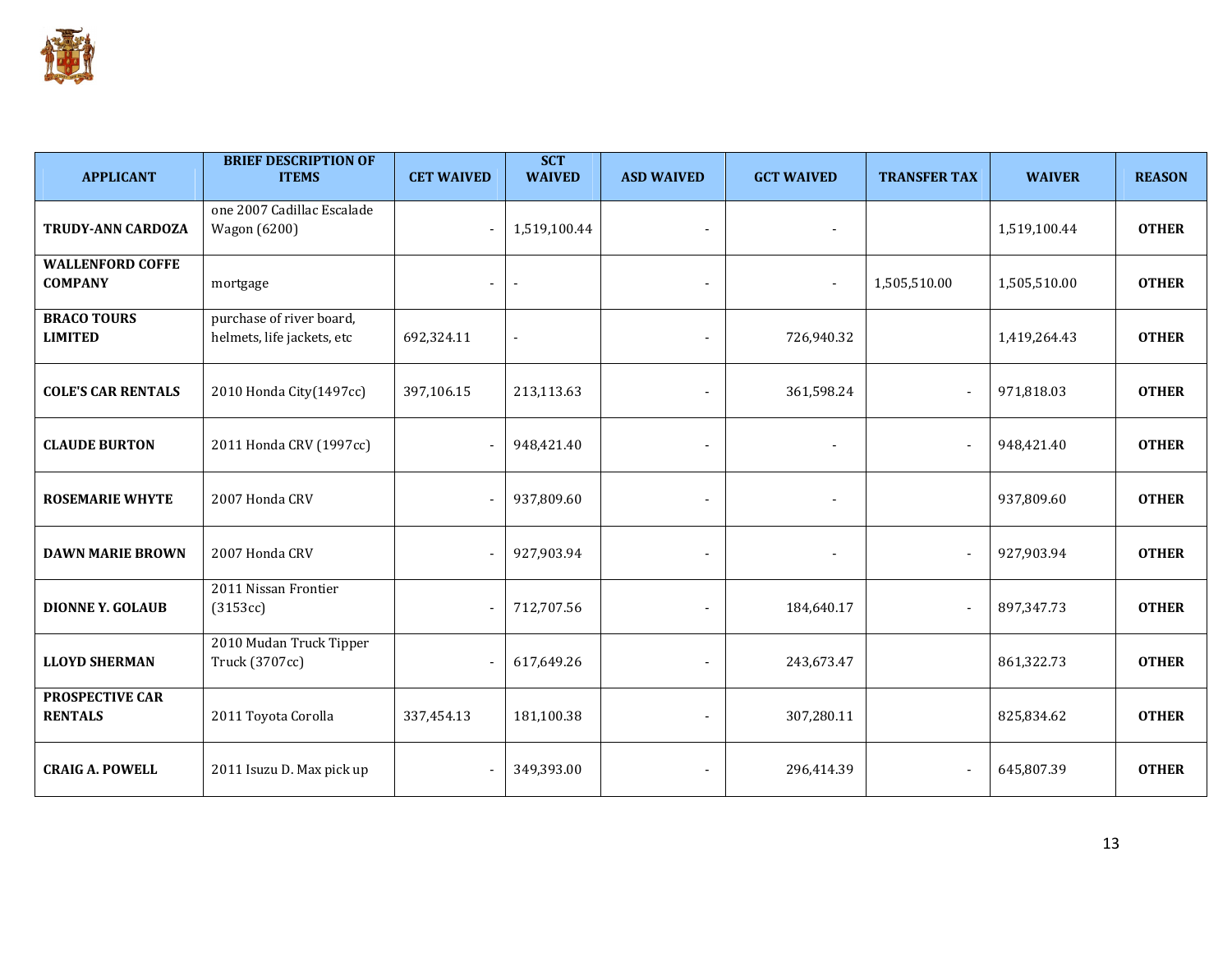

| <b>APPLICANT</b>                                                | <b>BRIEF DESCRIPTION OF</b><br><b>ITEMS</b>     | <b>CET WAIVED</b> | <b>SCT WAIVED</b> | <b>ASD WAIVED</b> | <b>GCT WAIVED</b> | <b>TRANSFER TAX</b> | <b>WAIVER</b> | <b>REASON</b> |
|-----------------------------------------------------------------|-------------------------------------------------|-------------------|-------------------|-------------------|-------------------|---------------------|---------------|---------------|
| <b>ROGER K. NEWMAN</b>                                          | purchase of four horses for<br>breeding         | 371,001.60        |                   |                   | 227,238.48        |                     | 598,240.08    | <b>OTHER</b>  |
| <b>JAMAICA AMATEUR</b><br><b>ATHLETIC</b><br><b>ASSOCIATION</b> | purchase of medals and neck<br>ribbons          | 561,633.92        |                   |                   | $\blacksquare$    |                     | 561,633.92    | <b>OTHER</b>  |
| <b>BOWLAS CAR RENTALS</b>                                       | 2010 Hyundai (1200cc)                           | 205,916.41        | 110,508.47        |                   | 187,504.05        |                     | 503,928.94    | <b>OTHER</b>  |
| <b>GEDDES</b><br><b>REFRIDGERATION</b><br><b>LIMITED</b>        | purchase of air conditioning<br>units           | 196,332.72        |                   |                   | 206,149.36        |                     | 402,482.08    | <b>OTHER</b>  |
| <b>SHEREEFA D. LLOYD</b>                                        | 2005 Mercedes Benz C240                         |                   | 374,206.56        |                   |                   |                     | 374,206.56    | <b>OTHER</b>  |
| <b>LORNA FERGUSON</b>                                           | 2006 Honda CRV                                  |                   | 287,868.00        |                   |                   |                     | 287,868.00    | <b>OTHER</b>  |
| T.K. JAMAICA LIMITED                                            | purchase of air conditioning<br>units           | 120,518.48        |                   |                   | 126,544.40        |                     | 247,062.88    | <b>OTHER</b>  |
| <b>MARLON D. DACOSTA</b>                                        | purchase of three horses for<br>breeding        | 147,713.60        |                   |                   | 90,474.58         |                     | 238,188.18    | <b>OTHER</b>  |
| <b>DENRICK G. CHAMBERS</b>                                      | purchase of one horse for<br>racing             | 120,554.00        |                   |                   | 73,839.33         |                     | 194,393.33    | <b>OTHER</b>  |
| <b>DIABETES</b><br><b>ASSOCIATION OF</b><br><b>JAMAICA</b>      | purchase of clover units and<br>test cartridges | 64,259.59         |                   |                   | 123,699.71        |                     | 187,959.29    | <b>OTHER</b>  |
| <b>ISAAC G. BELLINFANTE</b>                                     | 2004 Mitsubishi Outlander<br>(2378cc)           |                   | 165,240.65        |                   |                   |                     | 165,240.65    | <b>OTHER</b>  |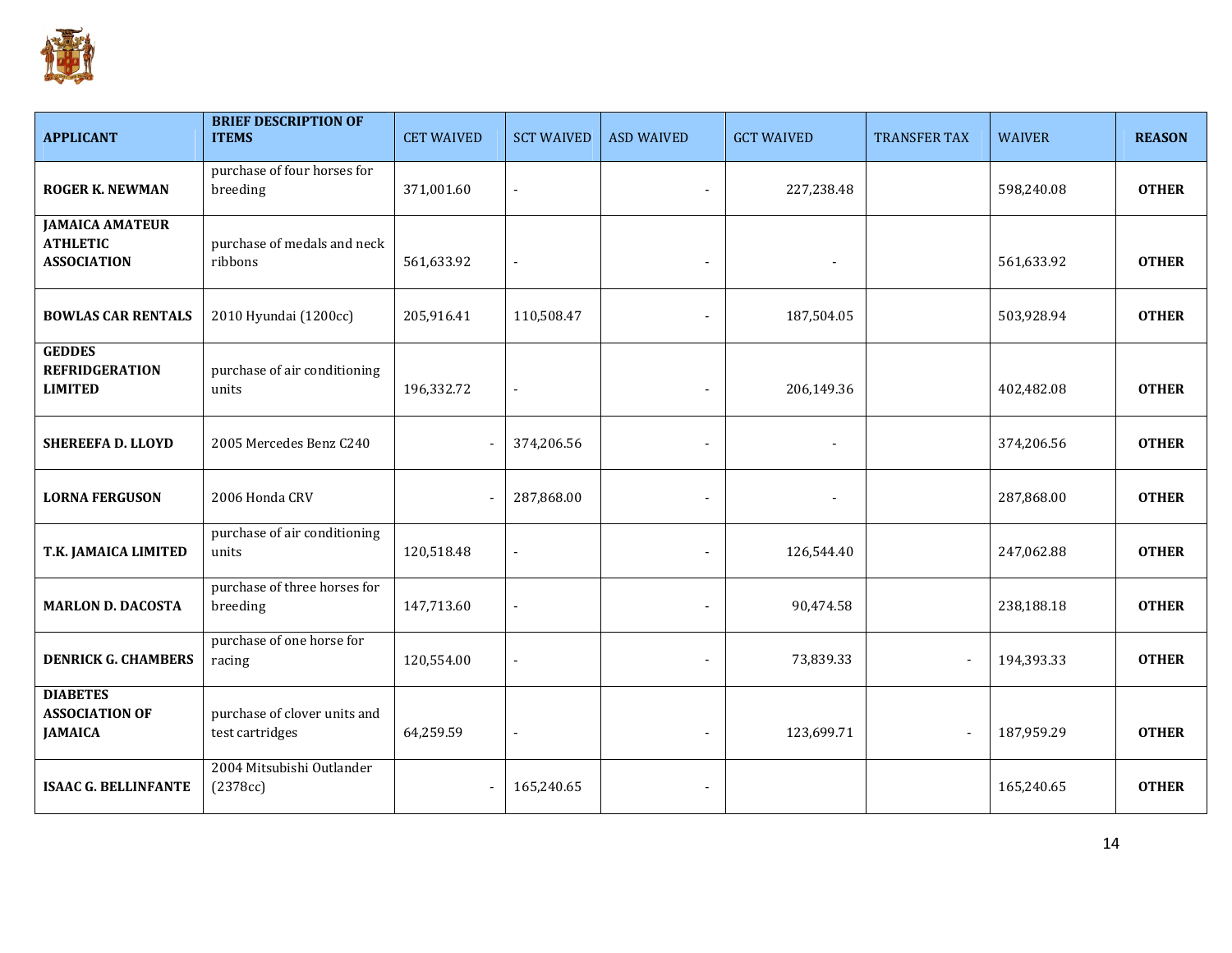

| <b>APPLICANT</b>                                                       | <b>BRIEF DESCRIPTION OF</b><br><b>ITEMS</b>    | <b>CET WAIVED</b> | <b>SCT WAIVED</b>        | <b>ASD WAIVED</b>        | <b>GCT WAIVED</b>        | <b>TRANSFER TAX</b> | <b>WAIVER</b> | <b>REASON</b> |
|------------------------------------------------------------------------|------------------------------------------------|-------------------|--------------------------|--------------------------|--------------------------|---------------------|---------------|---------------|
| <b>HARRY PARSARD</b>                                                   | purchase of one horse for<br>racing            | 85,880.00         |                          | $\blacksquare$           | 52,601.50                |                     | 138,481.50    | <b>OTHER</b>  |
| <b>WATERHOUSE</b><br><b>FOOTBALL CLUB</b>                              | purchase of gears                              | 138,240.18        |                          |                          |                          |                     | 138,240.18    | <b>OTHER</b>  |
| <b>JAMAICA REACH TO</b><br><b>RECOVERY</b>                             | purchase of masectomy<br>products              | 46,013.09         |                          |                          | 88,575.20                |                     | 134,588.29    | <b>OTHER</b>  |
| <b>DONALD O'MEALLY</b>                                                 | 2004 Honda CRV                                 |                   | 126,700.48               |                          |                          |                     | 126,700.48    | <b>OTHER</b>  |
| <b>NECETA ABEL TO GARY</b><br>AND SUZIE-ANN BOYNE                      | Penalty on transfer of<br>property             |                   |                          |                          | $\blacksquare$           | 121,820.00          | 121,820.00    | <b>OTHER</b>  |
| <b>KAYAN WILSON</b>                                                    | 2007 Honda Civic (1339cc)                      |                   | 107,221.65               |                          | $\sim$                   |                     | 107,221.65    | <b>OTHER</b>  |
| <b>JUNIOR STEWART TO</b><br><b>VANESSA AND LEROY</b><br><b>BUCKNOR</b> | Penalty on transfer of<br>property             | $\blacksquare$    | $\overline{\phantom{a}}$ |                          | $\overline{\phantom{a}}$ | 78,770.00           | 78,770.00     | <b>OTHER</b>  |
| <b>JAMAICA FOOTBALL</b><br><b>FEDERATION</b>                           | purchase of equipment and<br>gears             | 66,462.68         |                          | $\blacksquare$           | $\blacksquare$           |                     | 66,462.68     | <b>OTHER</b>  |
| <b>JAMAICA OLYMPIC</b><br><b>ASSOCIATION</b>                           | purchase of gears                              | 60,896.38         |                          |                          | $\blacksquare$           |                     | 60,896.38     | <b>OTHER</b>  |
| <b>JAMAICA SKEET CLUB</b>                                              | purchase of 4 trap machines<br>and spare parts | 55,606.19         |                          | $\overline{\phantom{a}}$ | $\overline{\phantom{a}}$ |                     | 55,606.19     | <b>OTHER</b>  |
| <b>MILDRED FRANKEN</b>                                                 | 1970 Triumph Spitfire TR6<br>(2498cc)          |                   | 47,969.60                |                          |                          |                     | 47,969.60     | <b>OTHER</b>  |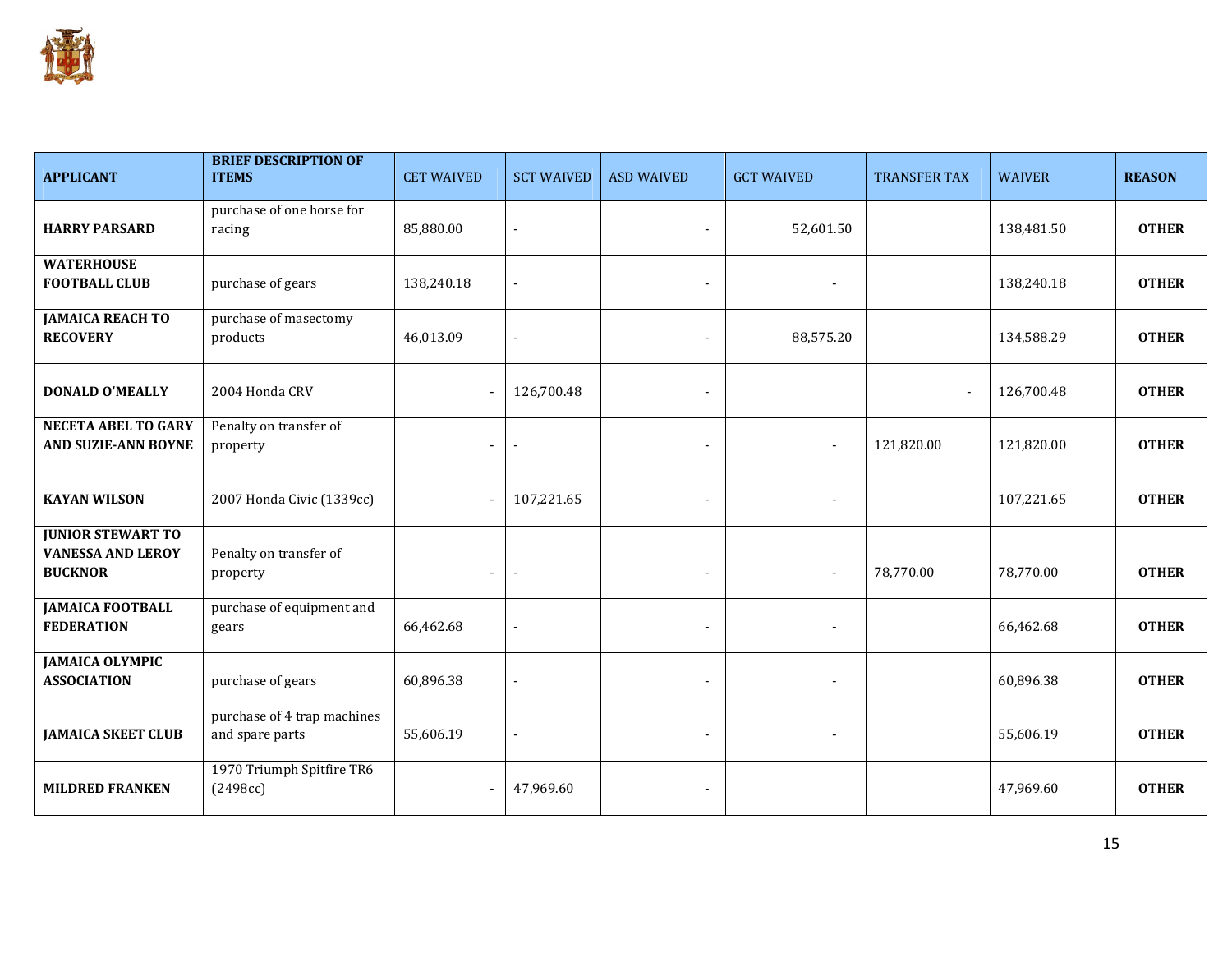

| <b>APPLICANT</b>                                                                                                                      | <b>BRIEF DESCRIPTION</b><br><b>OF ITEMS</b>                | <b>CET WAIVED</b>        | <b>SCT WAIVED</b> | <b>ASD WAIVED</b>        | <b>GCT WAIVED</b> | <b>TRANSFER TAX</b> | <b>WAIVER</b>    | <b>REASON</b> |
|---------------------------------------------------------------------------------------------------------------------------------------|------------------------------------------------------------|--------------------------|-------------------|--------------------------|-------------------|---------------------|------------------|---------------|
| <b>JAMAICA BASKET</b><br><b>BALL ASSOCIATION</b>                                                                                      | purchase of gears                                          | 37,851.18                |                   |                          |                   |                     | 37,851.18        | <b>OTHER</b>  |
| <b>WINDSOR HEIGHTS</b><br><b>SMALL</b><br><b>BUSINESS/WINDSOR</b><br><b>HEIGHTS COMBINED</b><br><b>CITIZENS</b><br><b>ASSOCIATION</b> | purchase of gear,<br>trophies, appliances<br>and equipment | $\overline{\phantom{a}}$ |                   | $\overline{\phantom{a}}$ | 30,930.68         |                     | 30,930.68        | <b>OTHER</b>  |
| <b>ISLAND SPECIAL</b><br><b>CONSTABULARY</b><br><b>FORCE PAST</b><br><b>MEMBERS</b><br><b>ASSOCIATION</b>                             | purchase of meal                                           |                          |                   | $\overline{\phantom{a}}$ | 25,900.00         |                     | 25,900.00        | <b>OTHER</b>  |
| <b>TOTAL</b>                                                                                                                          |                                                            | 552,870,816.74           | 45,582,812.47     | 67,158,384.90            | 1,016,958,256.17  | 108,308,814.26      | 1,790,879,084.53 |               |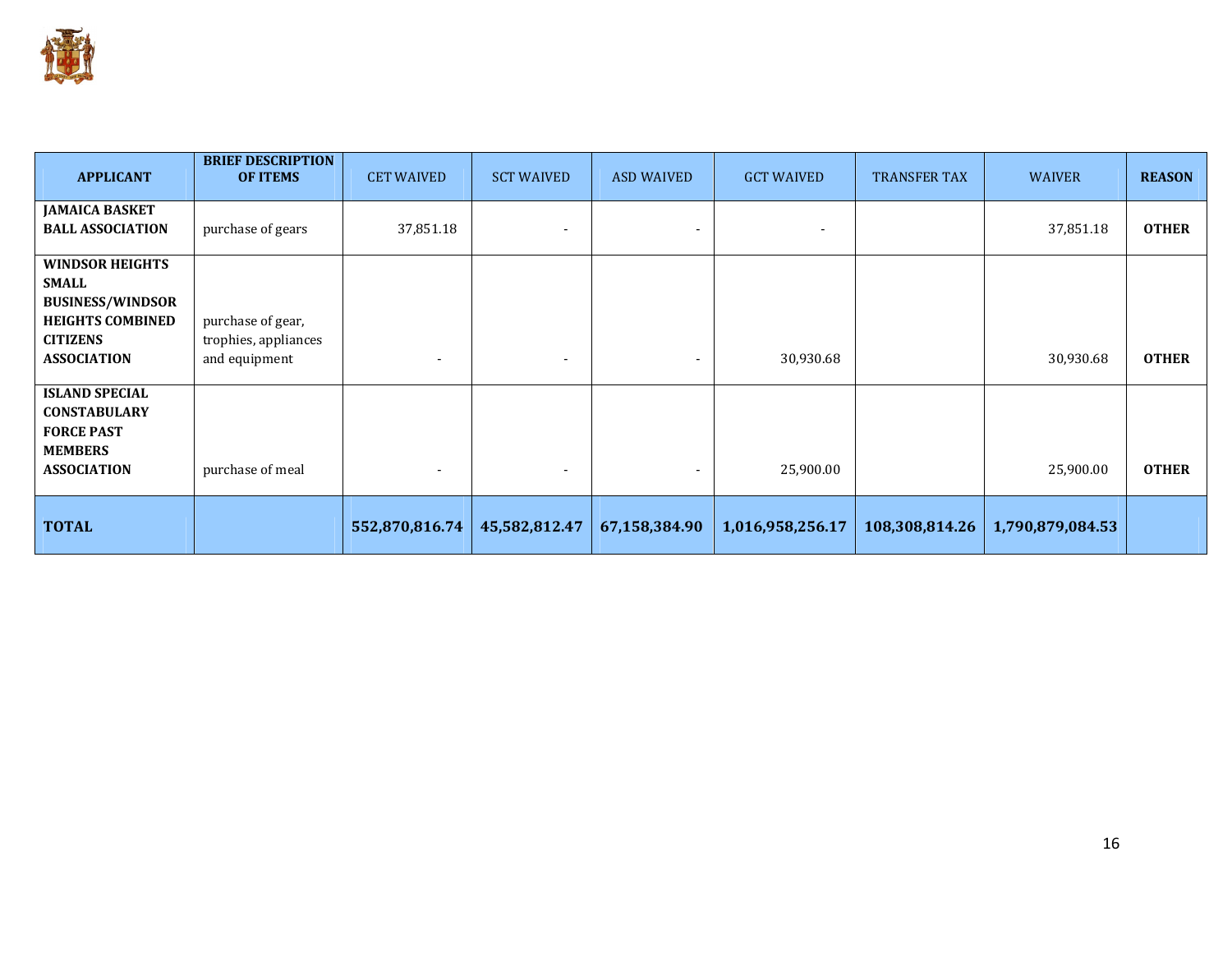

| <b>KEY</b>       | <b>CLASSIFICATION</b>         | <b>CET WAIVED</b> | <b>SCT WAIVED</b> | <b>ASD WAIVED</b> | <b>GCT WAIVED</b> | <b>TRANSFER TAX WAIVED</b> | <b>WAIVER</b>    |
|------------------|-------------------------------|-------------------|-------------------|-------------------|-------------------|----------------------------|------------------|
| <b>AGR</b>       | <b>Agricultural Purposes</b>  | 137.408.00        | 5,222,357.33      | 67,158,384.90     | 2,391,626.33      | 0.00                       | 74,909,776.56    |
| <b>CHAR</b>      | Charitable                    | 473,648,606.75    | 7,568,699.83      | 0.00              | 944,036,680.93    | 65,377,404.62              | 1,490,631,392.13 |
| <b>GOVT/CON</b>  | <b>Government Contracts</b>   | 12,680,725.45     | 0.00              | 0.00              | 13,717,497.38     | 34,300,000.00              | 60,698,222.83    |
| <b>GOVT/INST</b> | Government Institutions       | 28,681,616.77     | 7,395,802.68      | 0.00              | 10,888,886.38     | 6,925,309.64               | 53,891,615.47    |
| <b>ITB</b>       | <b>Tourist Board Meetings</b> | 4,442,248.43      | 765,741.59        | 0.00              | 9,515,416.30      | 0.00                       | 14,723,406.32    |
| MANU/MOD         | Manu/Modernization            | 5,689,349.19      | 0.00              | 0.00              | 9,256,743.88      | 0.00                       | 14,946,093.07    |
| <b>OTHER</b>     | Other Reasons                 | 27,590,862.15     | 24,630,211.04     | 0.00              | 27.151.404.97     | 1,706,100.00               | 81.078.578.16    |
| <b>TOTAL</b>     |                               | 552,870,816.74    | 45,582,812.47     | 67,158,384.90     | 1,016,958,256.17  | 108,308,814.26             | 1,790,879,084.53 |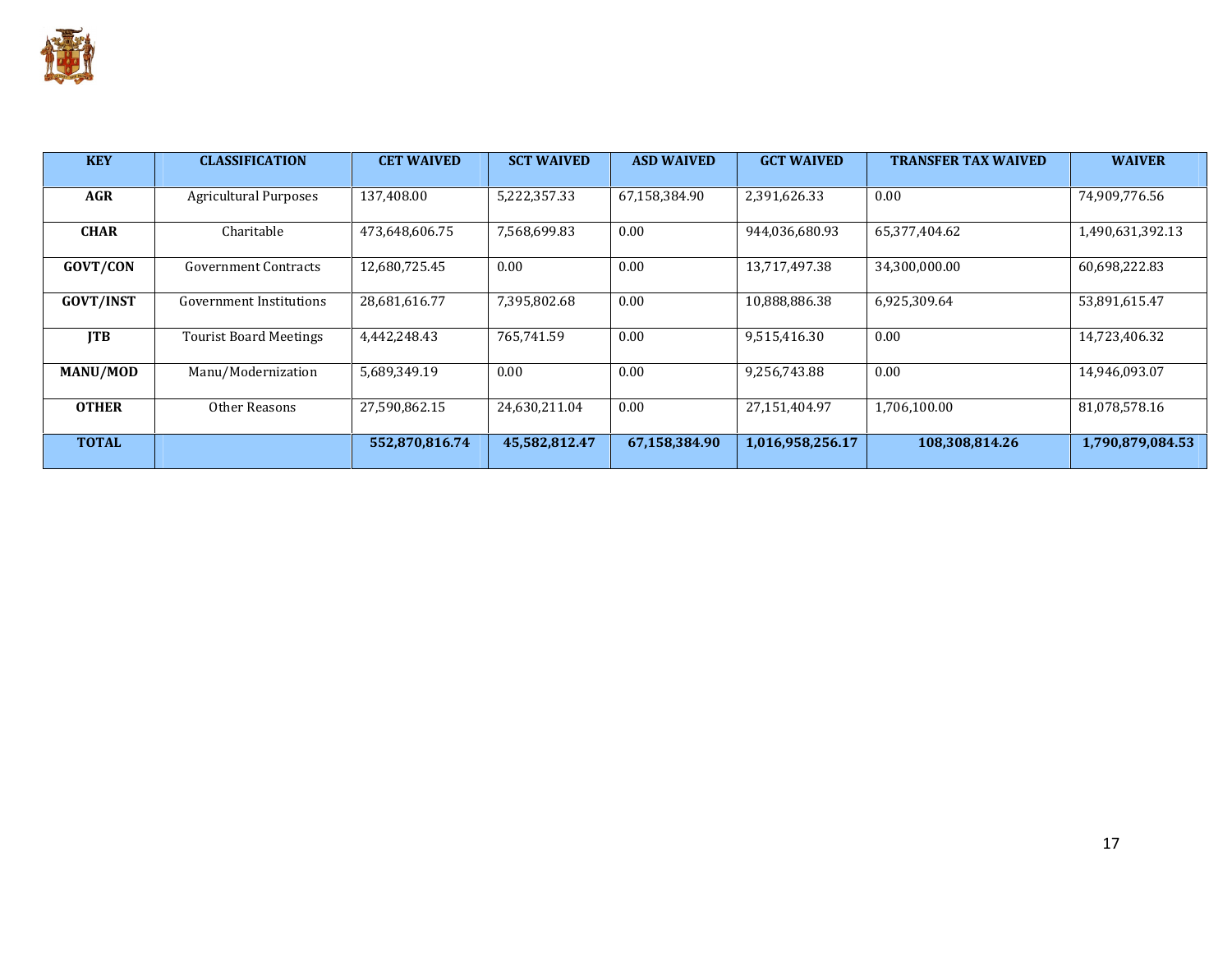

Stamp Duty & Transfer Tax Waivers approved for the period November 1 – November 31, 2010

| <b>NAME OF TAXPAYER</b>                 | <b>TAX %</b> | <b>PENALTY %</b> | <b>INTEREST %</b> | <b>AMOUNT BEFORE WAIVER (\$)</b> | <b>AMOUNT WAIVED (\$)</b> | <b>REASON FOR WAIVER</b>                                  |
|-----------------------------------------|--------------|------------------|-------------------|----------------------------------|---------------------------|-----------------------------------------------------------|
| <b>NATHANIEL SPENCE</b>                 |              |                  | 90                | 103,700.22                       | 93,330.19                 | Applicant is experiencing serious<br>financial challenges |
| <b>DAPHNE SMITH</b>                     |              |                  | 100               | 138,158.71                       | 138,158.71                | Beneficiaries minors at time of death.<br>Limited means.  |
| <b>ANTHONY BROWN</b>                    | 100          |                  |                   | 282,060.00                       | 282,060.00                | Correction of error re titles.                            |
| <b>MONICA BULA BRAHAM</b>               | 100          |                  |                   | 265,040.00                       | 265,040.00                | Unavoidable delay - Govt. entity<br>transfer.             |
| <b>DONNA ROSEMARIE</b><br><b>GRAHAM</b> | 100          |                  |                   | 163,060                          | 163,060                   | Unavoidable delay - Govt. entity<br>transfer.             |
| *ENOS SAMUEL<br><b>CAMPBELL</b>         | 25           |                  |                   | 84,500.00                        | 21,125.00                 | Waiver was approved by the Minister                       |
|                                         |              |                  | 100               | 66,065.33                        | 66,065.33                 | Waiver was approved by the Minister                       |
| *EARL JENNINGS                          |              |                  | 100               | 210,201.95                       | 210,201.95                | Waiver was approved by the Minister                       |
| <b>JOYCE JAMES</b>                      |              |                  | 100               | 46,917.96                        | 46,917.96                 | Financial constraints.                                    |
| <b>DENNIS BARTON</b>                    | 100          |                  |                   | 45,000.00                        | 45,000.00                 | Administrative error by Govt. entity.                     |
|                                         |              |                  | 100               | 45,101.00                        | 45,101.00                 | Administrative error by Govt. entity.                     |
| <b>NEVILLE MALONEY</b>                  |              |                  | 100               | 222970.71                        | 222970.71                 | Pensioner of very limited means.                          |
|                                         | 100          |                  |                   | 114,500.00                       | 114,500.00                | Pensioner of very limited means.                          |
| <b>TOTAL</b>                            |              |                  |                   | 1,787,275.88                     | 1,713,530.85              |                                                           |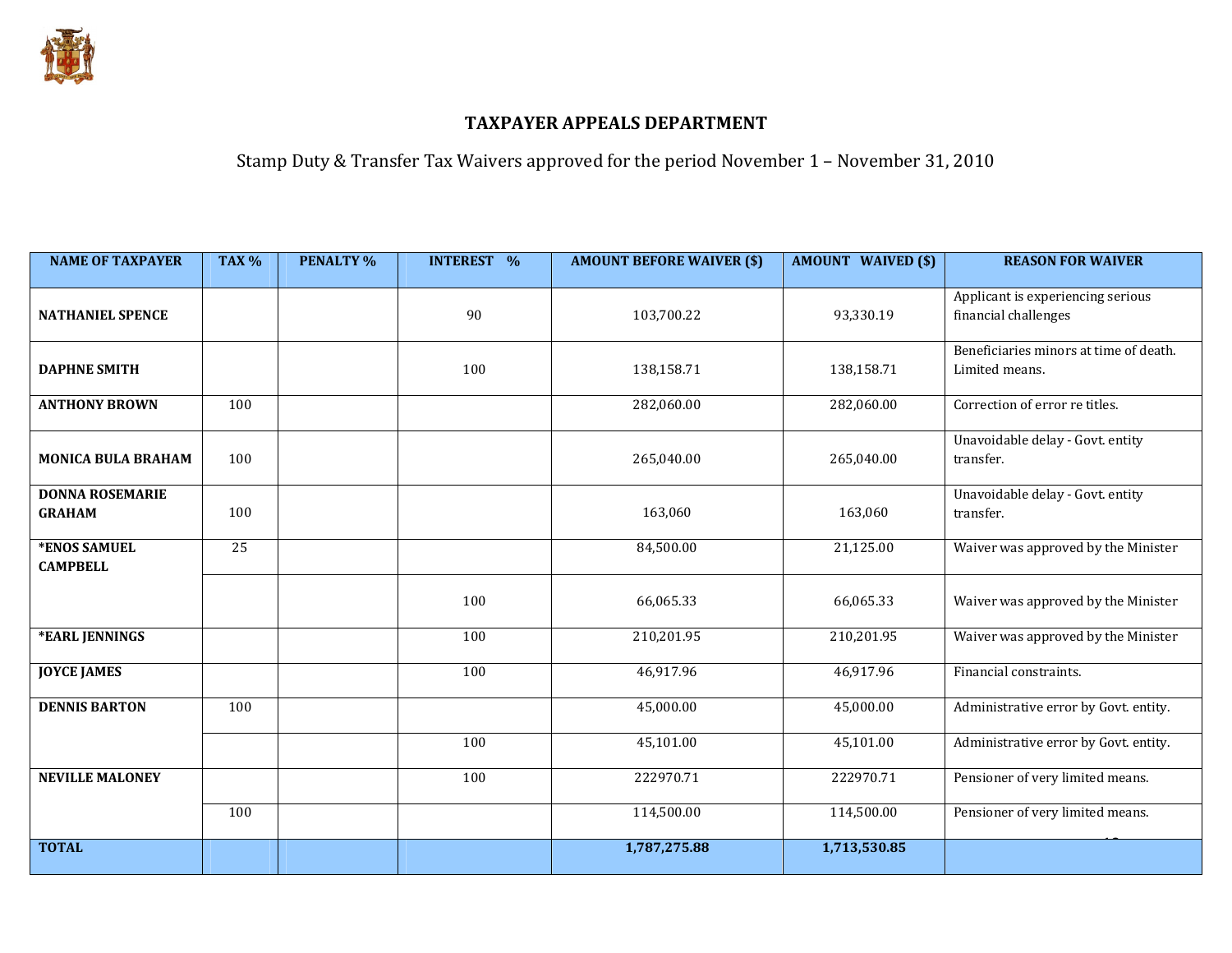

# GCT Waivers for the November 1 – November 31, 2010

| <b>NAME OF TAXPAYER</b>                      | <b>PERIOD</b>                                                        | <b>PENALTY %</b> | <b>INTEREST %</b> | <b>SURCHARGES</b><br>$\frac{0}{0}$ | <b>AMOUNT</b><br><b>BEFORE WAIVER</b><br>$(\$)$ | <b>AMOUNT</b><br>WAIVED $(\$)$ | <b>REASON FOR WAIVER</b>                                                 |
|----------------------------------------------|----------------------------------------------------------------------|------------------|-------------------|------------------------------------|-------------------------------------------------|--------------------------------|--------------------------------------------------------------------------|
| <b>JAD DEVELOPMENT LTD.</b>                  | $May-10$                                                             | 80               | 80                | 80                                 | 343,615.60                                      | 274,892.48                     | Period was excluded from the<br>previous approval letter                 |
| <b>TROPICAL METAL</b><br><b>PRODUCTS</b>     | $May-10$                                                             | 80               | 80                | 80                                 | 77,253.91                                       | 61,803.13                      | Excellent compliance                                                     |
| PRIME CRETE LTD.                             | Oct. 2009, Dec.<br>2009-August<br>2010                               | 70               | 70                | 70                                 | 345,648.63                                      | 241,954.04                     | Good compliance rating &<br>plea of downturn in business                 |
| <b>SINCO'S ELECTRICAL</b><br><b>COMPANY</b>  | August 2009-July<br>2010                                             | 50               | 50                | 50                                 | 396,819.17                                      | 198.409.58                     | Fair compliance & plea of<br>financial challenges.                       |
| <b>CAMS GARAGE LTD.</b>                      | July '06 Sept.'06,<br>Jan. '07, Feb.'07 &<br>June 2007               | 80               | 80                | 80                                 | 107,092.01                                      | 85,673.61                      | Very good compliance & plea<br>of financial hardship.                    |
| <b>RHONA'S FLOWERS &amp;</b><br><b>GIFTS</b> | March and May<br>2010                                                | 80               | 80                | 80                                 | 98,615.98                                       | 78,892.78                      | Excellent compliance & plea<br>negative effect of recession.             |
| <b>FIRST CHOICE</b><br><b>SUPERMARKET</b>    | May-Dec. '06, Feb<br>-May & Jul.-<br>Augu.'07, May '08<br>& Feb 2010 | 75               | 75                | 75                                 | 641,755.48                                      | 481,316.61                     | Excellent filing rate & 42%<br>charges already paid.                     |
| DIGINET JAMAICA LTD.                         | Feb., May, July &<br>Sept. - Dec. '04 &<br>May 2010                  | 100              | 100               | 100                                | 192,848.82                                      | 192,848.82                     | Very good compliance. Most<br>already paid and<br>administrative delays. |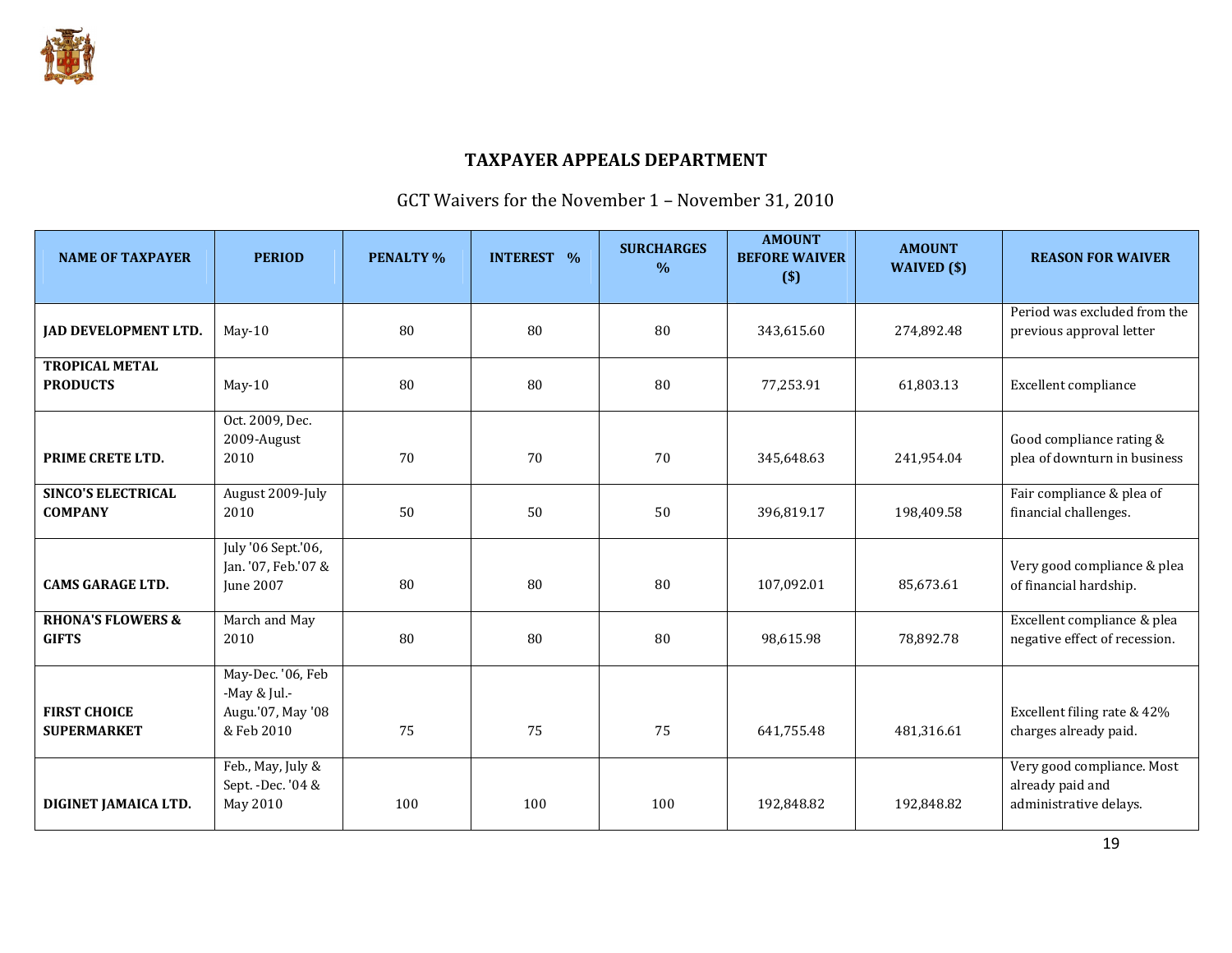

| <b>NAME OF TAXPAYER</b>        | <b>PERIOD</b>      | <b>PENALTY %</b> | <b>INTEREST %</b> | <b>SURCHARGES</b><br>$\%$ | <b>AMOUNT</b><br><b>BEFORE WAIVER</b><br>$($)$ | <b>AMOUNT</b><br>WAIVED (\$) | <b>REASON FOR WAIVER</b> |
|--------------------------------|--------------------|------------------|-------------------|---------------------------|------------------------------------------------|------------------------------|--------------------------|
|                                | June 2006 &        |                  |                   |                           |                                                |                              |                          |
|                                | August & October   |                  |                   |                           |                                                |                              | Charges related to bad   |
| <b>CNT GLOBAL LTD.</b>         | 2007               | 100              | 100               | 100                       | 82,017.87                                      | 82,017.87                    | debt recovered.          |
|                                | Nov. & Dec. 2008   |                  |                   |                           |                                                |                              | Payment were made on-    |
| <b>DEV. PARTNERS &amp; MGT</b> | & Feb. 2009        | 50               | 50                | 50                        | 16,644.25                                      | 8,322.13                     | line but filed late.     |
| <b>NEW HORIZON</b>             |                    |                  |                   |                           |                                                |                              | Good compliance & claim  |
| <b>COLLECTION</b>              | Jan-May 2008       | 70               | 70                | 70                        | 75,426.33                                      | 52,798.43                    | of no notice of charges. |
|                                |                    |                  |                   |                           |                                                |                              | Claim of accumulation    |
|                                |                    |                  |                   |                           |                                                |                              | being due to             |
| <b>MULTI MINERALS MINING</b>   | June-July 2009     | 60               | 60                | 60                        | 143,920.23                                     | 86,352.14                    | administrative delays.   |
|                                |                    |                  |                   |                           |                                                |                              | Business inactive these  |
| <b>WINDOORS &amp; THINGS</b>   | Feb.'05-April'08,  | 100              | 100               | 100                       | 164,874.29                                     | 164,874.29                   | periods.                 |
| <b>WINDOORS &amp; THINGS</b>   | July '08-Aug.2010  | 50               | 50                | 50                        | 164,874.29                                     | 82,437.15                    | Downturn in business.    |
|                                | Jan.-Aug.'09, Oct- |                  |                   |                           |                                                |                              |                          |
|                                | Nov.'09, April-    |                  |                   |                           |                                                |                              | To compensate for wait   |
| <b>SPORTS PLUS LTD</b>         | May '10, July 2010 | 50               | 50                | 50                        | 40,456.00                                      | 20,228.00                    | during processing.       |
|                                | Jan-Dec.'09, Feb-  |                  |                   |                           |                                                |                              |                          |
| <b>KAMSAN ENTERPRISE</b>       | May. '10           | 60               | 60                | 60                        | 114,550.00                                     | 68,730.00                    | New business.            |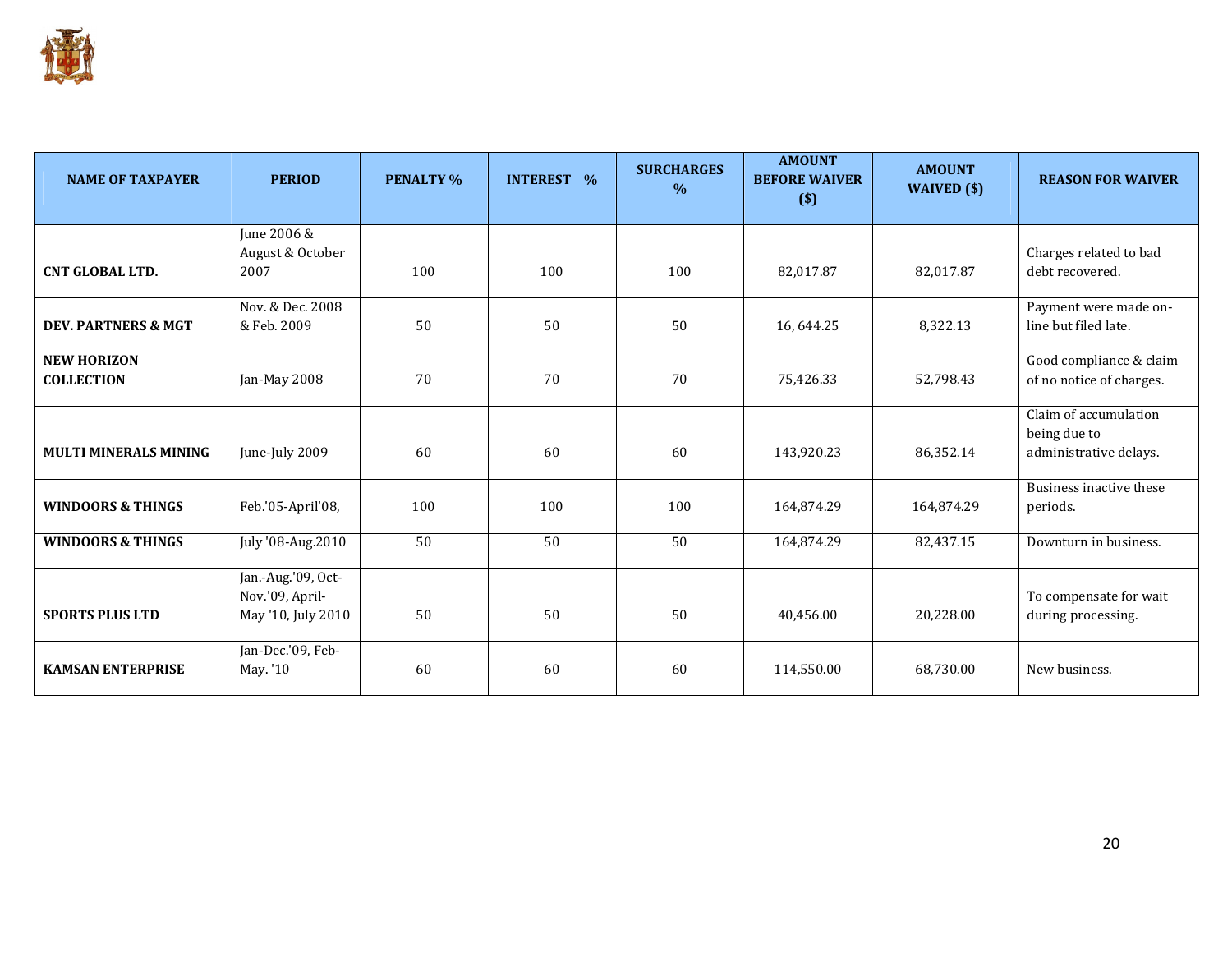

| <b>NAME OF TAXPAYER</b>       | <b>PERIOD</b>                           | <b>PENALTY %</b> | <b>INTEREST %</b> | <b>SURCHARGES</b><br>$\frac{0}{0}$ | <b>AMOUNT</b><br><b>BEFORE WAIVER</b><br>$($)$ | <b>AMOUNT</b><br>WAIVED (\$) | <b>REASON FOR WAIVER</b>    |
|-------------------------------|-----------------------------------------|------------------|-------------------|------------------------------------|------------------------------------------------|------------------------------|-----------------------------|
|                               |                                         |                  |                   |                                    |                                                |                              |                             |
|                               | Jun.'05, Oct.'05-                       |                  |                   |                                    |                                                |                              |                             |
|                               | Jan.'07, Mar-April                      |                  |                   |                                    |                                                |                              |                             |
|                               | '07, July-Sept.'07,                     |                  |                   |                                    |                                                |                              |                             |
|                               | Mar. '08,                               |                  |                   |                                    |                                                |                              |                             |
|                               | Aug.'08,Jan'09,                         |                  |                   |                                    |                                                |                              |                             |
| <b>ANTHONY SINCLAIR</b>       | Apr. '09, Aug.'09,<br>May'10,& Aug.'10. | 100              | 100               | 100                                | 114,133.00                                     | 114,133.00                   | Satisfy amnesty conditions. |
|                               |                                         |                  |                   |                                    |                                                |                              |                             |
|                               | May 2007-Feb.                           |                  |                   |                                    |                                                |                              |                             |
| <b>D.A. RESIDENTIAL</b>       | 2010                                    | 100              | 100               | 100                                | 122,029.00                                     | 122,029.00                   | Non trading entity.         |
|                               |                                         |                  |                   |                                    |                                                |                              |                             |
| <b>CHOICE BUSINESS</b>        | June '09, Aug.'09,                      |                  |                   |                                    |                                                |                              | Status changed to limited   |
| <b>SOLUTION</b>               | Mar. 2010                               | 100              | 100               | 100                                | 3,914.00                                       | 3,914.00                     | liability company.          |
|                               | May 07-June/July                        |                  |                   |                                    |                                                |                              |                             |
| <b>ROGER MITCHELL</b>         | 1999                                    | 100              | 100               | 100                                | 1,412.17                                       | 1,412.17                     | Account closed since '05.   |
|                               |                                         |                  |                   |                                    |                                                |                              |                             |
| <b>MITCHELL HANSON &amp;</b>  |                                         |                  |                   |                                    |                                                |                              | Paid before due date but    |
| <b>COMPANY</b>                | $May-10$                                | 90               | 90                | 90                                 | 101,414.67                                     | 91,273.20                    | filed late.                 |
|                               |                                         |                  |                   |                                    |                                                |                              |                             |
| <b>GOOD LUCK CHINESE FAST</b> | Mar. 2008-March                         |                  |                   |                                    |                                                |                              | Non-trading - business      |
| <b>FOOD</b>                   | 2009                                    | 100              | 100               | 100                                | 22,988.37                                      | 22,988.37                    | closed.                     |
|                               | June 2009, Aug.                         |                  |                   |                                    |                                                |                              |                             |
|                               | '09-April 2010 &                        |                  |                   |                                    |                                                |                              | Only three days late and    |
| <b>JOBEKE LIMITED</b>         | June 2010                               | 70               | 70                | 70                                 | 807,254.34                                     | 565,078.04                   | some charges already paid.  |
|                               |                                         |                  |                   |                                    |                                                |                              |                             |
|                               |                                         |                  |                   |                                    |                                                |                              | Very good compliance &      |
|                               |                                         |                  |                   |                                    |                                                |                              | charges would exceed        |
|                               | Jul'-Oct.'05 &                          |                  |                   |                                    |                                                |                              | liability because of        |
| <b>COMPANY CONSULTANTS</b>    | December 2005                           | 80               | 80                | 80                                 | 88,662.35                                      | 70,929.88                    | administrative delays.      |
|                               |                                         |                  |                   |                                    |                                                |                              |                             |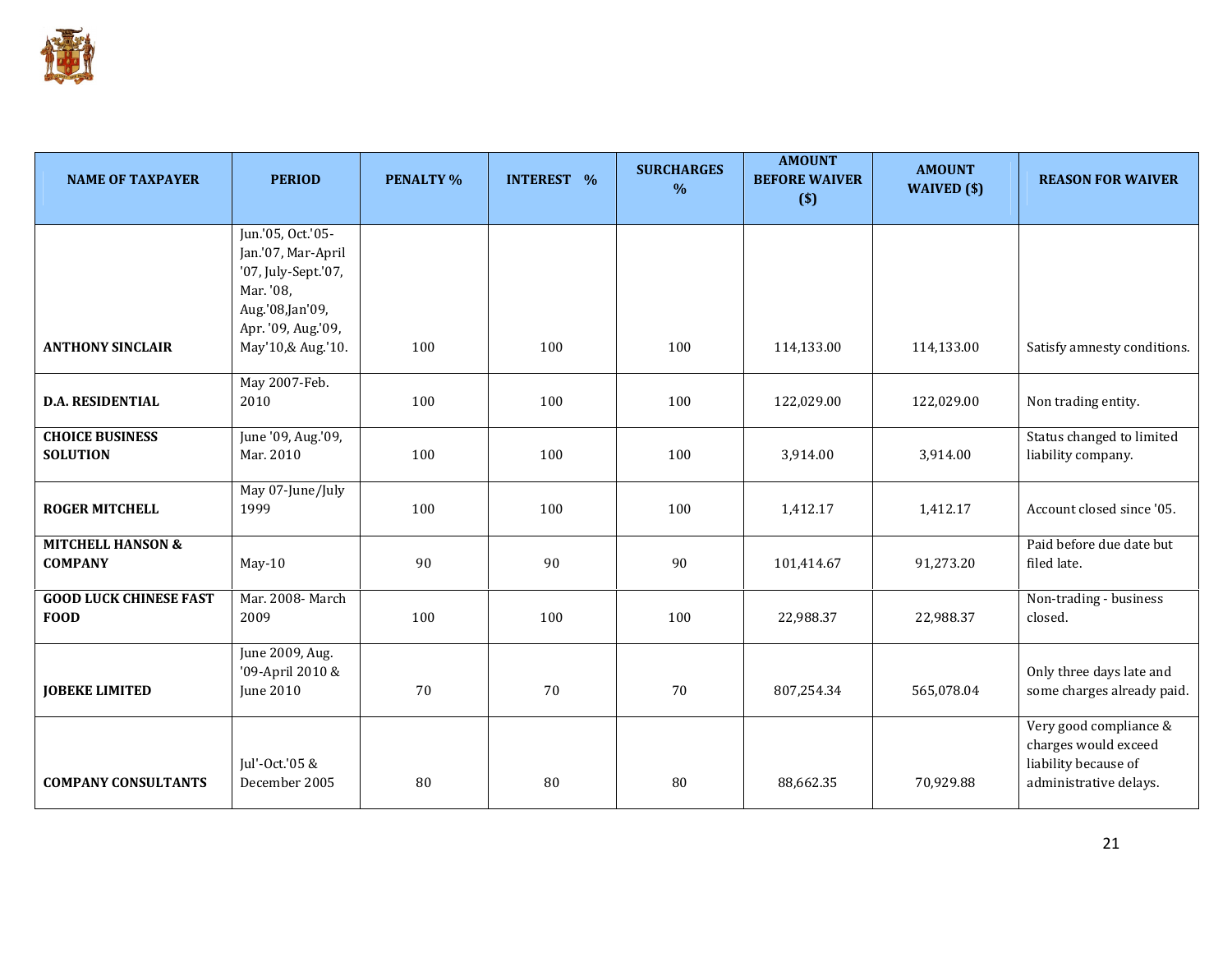

| <b>NAME OF TAXPAYER</b>                            | <b>PERIOD</b>                                               | <b>PENALTY %</b> | <b>INTEREST %</b> | <b>SURCHARGES</b><br>$\frac{0}{0}$ | <b>AMOUNT</b><br><b>BEFORE WAIVER</b><br>$($)$ | <b>AMOUNT</b><br>WAIVED (\$) | <b>REASON FOR WAIVER</b>                                             |
|----------------------------------------------------|-------------------------------------------------------------|------------------|-------------------|------------------------------------|------------------------------------------------|------------------------------|----------------------------------------------------------------------|
| <b>CHIN'S HEALTH PRODUCTS</b>                      | May -November<br>2006                                       | 80               | 80                | 80                                 | 932,366.93                                     | 745,893.54                   | Accumulation due mainly<br>to administrative delays.                 |
| <b>ACCURATE QUALITY</b><br><b>MEDICAL SUPPLIES</b> | Nov. 2008 & Feb. -<br>Sept. 2009                            | 100              | 100               | 100                                | 25,553.36                                      | 25,553.36                    | Company is engaged in an<br>exempt activity.                         |
| <b>WILLIAMS &amp; ASSOCIATES</b>                   | April, July, Aug.-<br>Sept. 2008 & Nov.<br>2008 - June 2010 | 100              | 100               | 100                                | 68,522.44                                      | 68,522.44                    | No trading activity during<br>these periods.                         |
| <b>KERRIEN HARRIS</b>                              | July, Aug., Sept.<br>2008 & Nov. '08 -<br>Mar 2009          | 100              | 100               | 100                                | 18,950.15                                      | 18,950.15                    | New business and<br>significant portion already<br>paid.             |
| <b>CLIFTON TOMLIN</b>                              | Oct. 2008-Mar<br>2010                                       | 90               | 90                | 90                                 | 20,523.37                                      | 18,471.03                    | Excellent compliance and<br>portion already paid.                    |
| <b>MARK CARTER</b>                                 | May 2009- Feb.<br>2010                                      | 85               | 85                | 85                                 | 455,033.33                                     | 386,778.33                   | Very good compliance but<br>plea of negative effect of<br>recession. |
| <b>KARL GRIFFITHS</b>                              | June-July 2004-<br>Feb. 2009, & April<br>2009 - June 2010   | 100              | 100               | 100                                | 173,666.10                                     | 173,666.10                   | No trading during these<br>periods.                                  |
| <b>LESWIN LIMITED</b>                              | March, Sept. &<br>October 2009                              | 90               | 90                | 90                                 | 61,219.59                                      | 55,097.63                    | No trading in these<br>periods.                                      |
| <b>VOLTZ ELECTRICAL</b><br><b>CONTRACTORS</b>      | August 2009-<br>August 2010                                 | 100              | 100               | 100                                | 30,280.75                                      | 30,280.75                    | Very good compliance.                                                |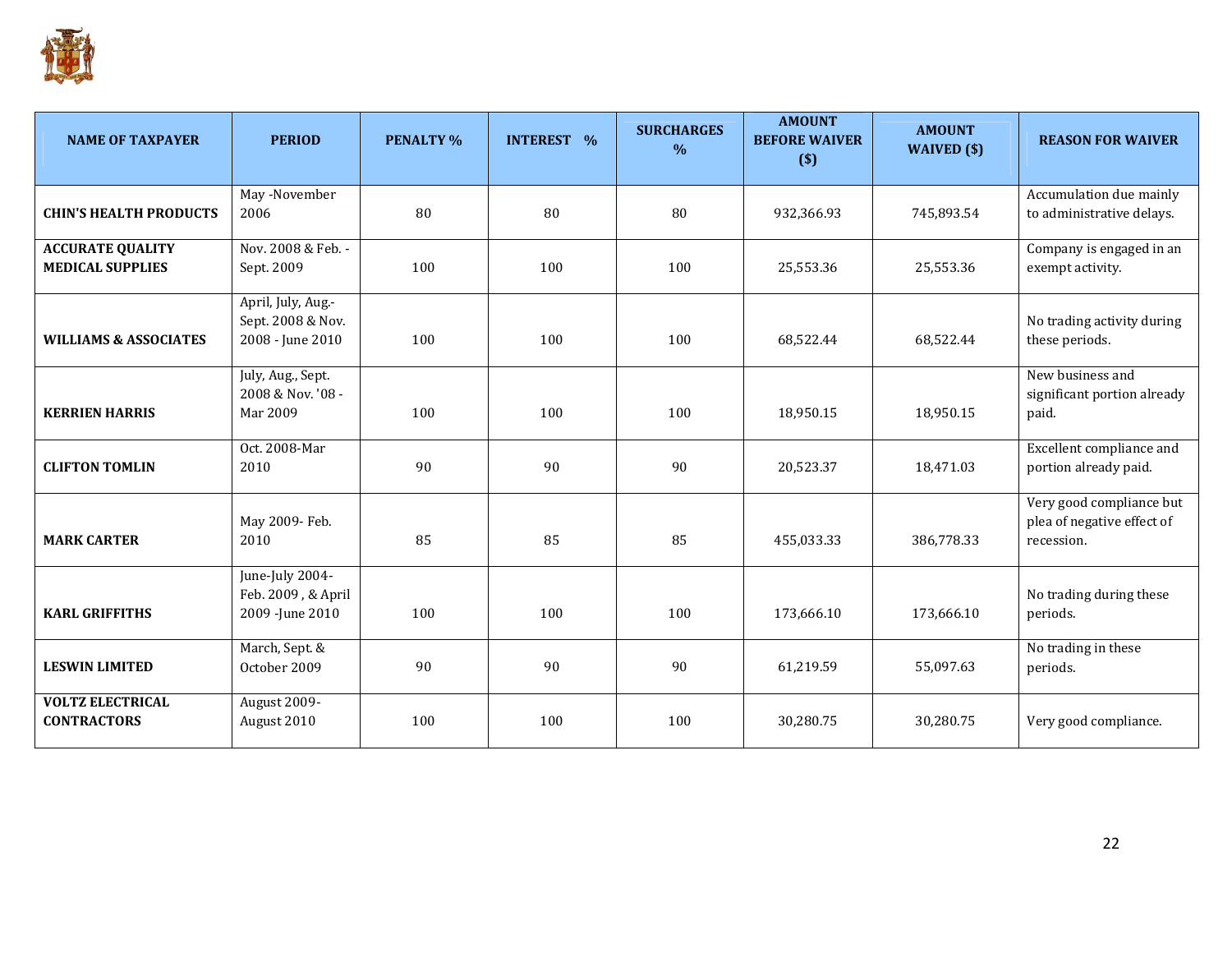

| <b>NAME OF TAXPAYER</b>           | <b>PERIOD</b>                                                                                    | <b>PENALTY %</b> | <b>INTEREST %</b> | <b>SURCHARGES</b><br>$\%$ | <b>AMOUNT</b><br><b>BEFORE WAIVER</b><br>$($)$ | <b>AMOUNT</b><br>WAIVED $(\$)$ | <b>REASON FOR WAIVER</b>                                                             |
|-----------------------------------|--------------------------------------------------------------------------------------------------|------------------|-------------------|---------------------------|------------------------------------------------|--------------------------------|--------------------------------------------------------------------------------------|
| P.B. LTD.                         | Jul-Oct.'01,<br>Dec.'01-Mar.'02,<br>Aug.'02, Aug.'03 .-<br>Apr '10, Aug. '10                     | 95               | 95                | 95                        | 646,498.61                                     | 614,173.68                     | <b>Business location/impact</b><br>of socio economic<br>environs.                    |
| *STOTTMAN JACKSON                 | Jany - May '01                                                                                   | 100              | 100               | 100                       | 436,632.37                                     | 436,632.37                     | Approved by Minister                                                                 |
| *OUTSOURCING<br><b>MANAGEMENT</b> | Jan. 2005 - Dec.<br>2006                                                                         | 100              | 100               | 100                       | 413,853.07                                     | 413,853.07                     | Approved by the Minister.                                                            |
| <b>JAM-MAR PROCESSING</b>         | Jun. ,Jul.Sept., Dec.<br>'08;Jan., Mar-Jul.,<br>Nov. '09; Jan-Mar,<br>May, July &<br>August 2010 | 90               | 90                | 90                        | 364,784.32                                     | 328,305.88                     | Operational challenges<br>related to custom and<br>other issues with the<br>revenue. |
| <b>TOTAL</b>                      |                                                                                                  |                  |                   |                           | 7,899,460.90                                   | 6,362,299.29                   |                                                                                      |

\* Approved by the Minister.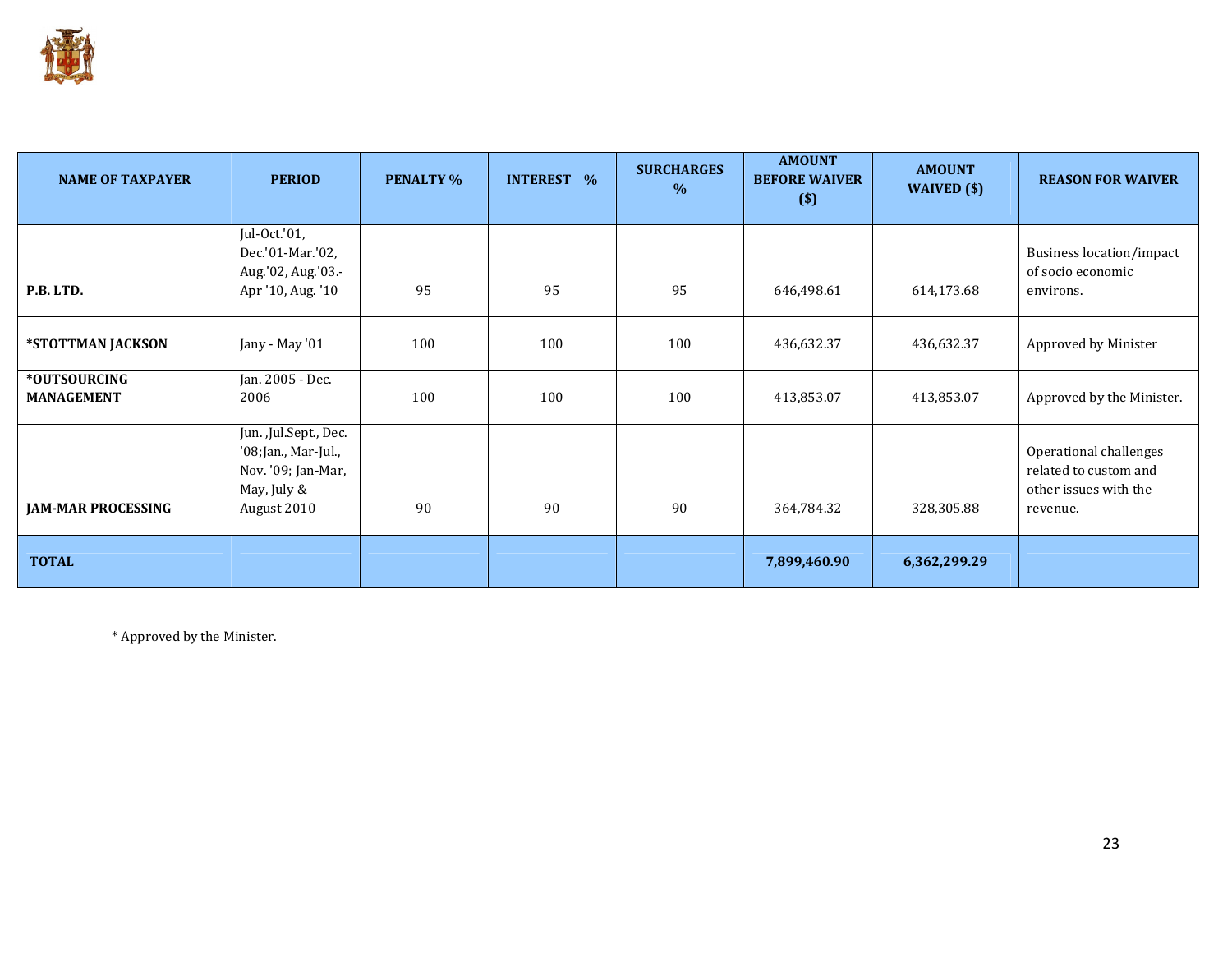

# PAYE Waivers approved for the November 1 - November 31, 2010

| <b>NAME OF TAXPAYER</b>                              | <b>PERIOD</b>                                                   | <b>PENALTY %</b> | <b>AMOUNT BEFORE WAIVER (\$)</b> | <b>AMOUNT WAIVED (\$)</b> | <b>REASON FOR WAIVER</b>                                            |
|------------------------------------------------------|-----------------------------------------------------------------|------------------|----------------------------------|---------------------------|---------------------------------------------------------------------|
| <b>ASI IRRIGATION &amp; PUMPING</b><br><b>SYSTEM</b> | 2009                                                            | 50               | 14,814.91                        | 7,407.46                  | Company inactive some periods<br>and some charges already paid.     |
| <b>MEDI-RAYS LIMITED</b>                             | 2001, 2007, Jan.-Feb 2008                                       | 100              | 37,184.49                        | 37,184.49                 | Qualified based on amnesty<br>conditions.                           |
| <b>JANARD ENTERPRISES LTD.</b>                       | 2005                                                            | 75               | 261,052.98                       | 195,789.74                | Company experiencing difficulty<br>collecting out standing amounts. |
| <b>HOUSE OF TRANQUILITY</b><br><b>FUNERAL</b>        | Dec. 2003 & Dec. 2004                                           | 100              | 111,648.42                       | 111,648.42                | Satisfied amnesty conditions but<br>for posting errors.             |
| <b>GARMACK CAR RENTALS</b>                           | Dec. 1998 & Dec. 2001                                           | 50               | 23,381.20                        | 11,690.60                 | Charges result from audit<br>assessment. Excellent<br>compliance.   |
| <b>SURE QUALITY LTD.</b>                             | Dec. 2005,2006: Jan.-Apr. &<br>Dec. 2007, July-December<br>2008 | 60               | 61,640.18                        | 36,984.11                 | Plea of cash flow challenges.                                       |
| <b>SUMMIT SATELLITTE SYSTEMS</b>                     | 2003-2010                                                       | 40               | 19,848.84                        | 7,939.54                  | To encourage improved<br>compliance.                                |
| <b>BEAUMONT CAR RENTAL</b>                           | Mar.2008-Dec. 2009                                              | 40               | 186,777.00                       | 74,710.80                 | Financial constraints.                                              |
| <b>CREATIVE ELEMENTS LTD.</b>                        | 2000-2003                                                       | 50               | 126,967.24                       | 63,483.62                 | Claim of miscommunication<br>from revenue.                          |
| <b>MAY DAY TRAINING CENTRE</b>                       | December 2008-August<br>2010                                    | 80               | 125,051.44                       | 100,041.15                | Educational/Non profit<br>organization.                             |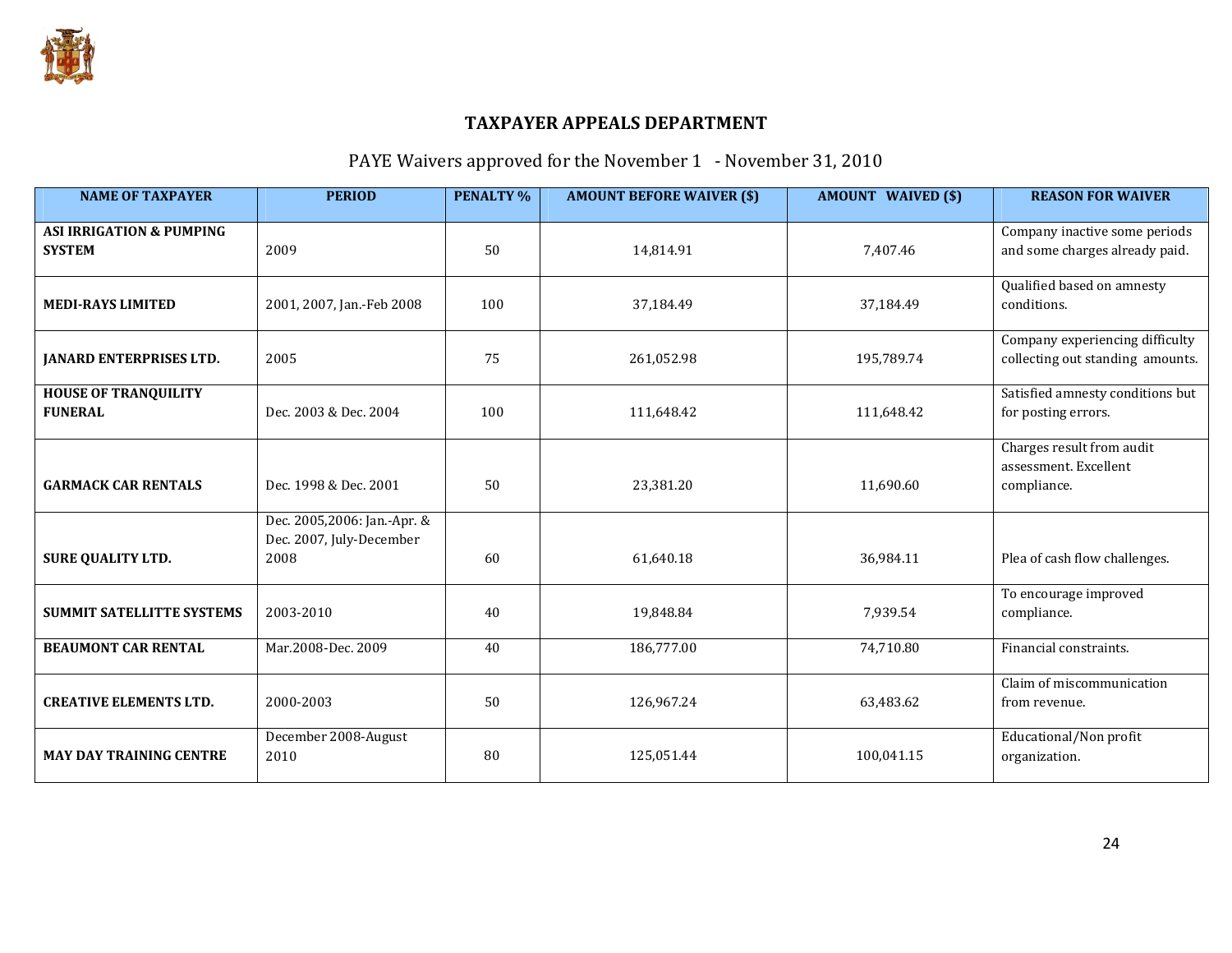

| <b>NAME OF TAXPAYER</b>           | <b>PERIOD</b>                                                                                 | <b>PENALTY %</b> | <b>AMOUNT BEFORE WAIVER (\$)</b> | <b>AMOUNT WAIVED (\$)</b> | <b>REASON FOR WAIVER</b>                                                |
|-----------------------------------|-----------------------------------------------------------------------------------------------|------------------|----------------------------------|---------------------------|-------------------------------------------------------------------------|
| SINCO'S ELECTRICAL CO.            | May 2009-September 2010                                                                       | 50               | 466,478.43<br>233,239.22         |                           | Audit assessment and plea of<br>financial difficulties.                 |
| <b>MY PHARMACY &amp; SERVICES</b> | Dec.2007, Feb. 2008, May<br>2008 & Aug.2008                                                   |                  | 15,808.14                        | 6,323.26                  | Plea of financial constraints and<br>promise of improved<br>compliance. |
| W. G. NORTHOVER ASSOCIATES        | Dec. 2001, Dec. 2008 & Dec.<br>2009                                                           | 80               | 59,450.25                        | 47,560.20                 | Administrative delays<br>contributed to the outstanding<br>charges.     |
| <b>GO GLOBAL LTD.</b>             | Mar. '06, Dec. '07, Jan.-Dec.<br>'08-'09, Jan-Sept.'10                                        | 40               | 34,143.67                        | 13,657.47                 | To encourage improved<br>compliance.                                    |
| <b>JOHNSON &amp; JOHNSON</b>      | Dec. 2003, Dec. 2004 & Dec.<br>2005                                                           | 80               | 261,437.98                       | 209,150.38                | Administrative delays<br>contributed to the outstanding<br>charges.     |
| <b>CHRISRYON LIMITED</b>          | Dec. 2005 & 2006 & Jan -<br>Aug 2006                                                          | 90               | 544,262.34                       | 489,836.11                | Audit assessment and business<br>expanding during recession.            |
| MODERN FURNISHING CO.             | Dec, '98, Dec' 99, Dec.' 00,<br>Dec.'01, Dec.'02, Dec.'03<br>Dec.'04, Dec.'05 & April<br>2006 | 100              | 99,988.01                        | 99,988.01                 | Qualified for tax amnesty.                                              |
| <b>CHEZ MARIA LTD.</b>            | April 2008 & May 2010                                                                         | 50               | 5,504.17                         | 2,752.09                  | Taxpayer not informed in<br>reasonable time.                            |
| <b>CARREN LIMITED</b>             | Dec.'01, Dec.'02 & Jan.-<br>December 2008                                                     | 60               | 48,664.04                        | 29,198.42                 | Small business and plea of<br>financial strain.                         |
| <b>BANDBOX CLEANERS LTD.</b>      | December 2007-April 2008                                                                      | 40               | 2,670.21                         | 1.068.08                  | Small business and plea of<br>financial strain.                         |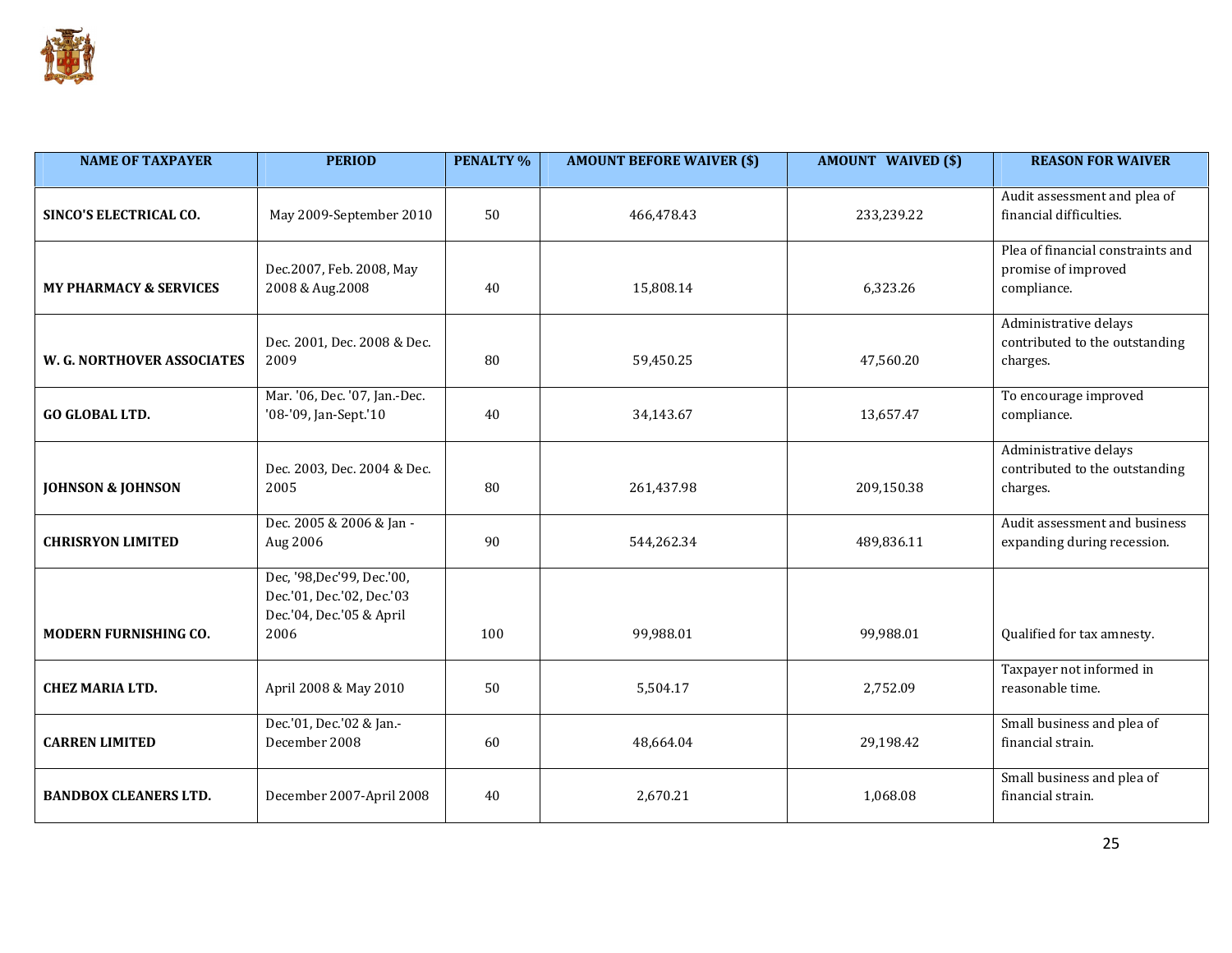

| <b>NAME OF TAXPAYER</b>        | <b>PERIOD</b>                 | <b>PENALTY %</b> | <b>AMOUNT BEFORE WAIVER (\$)</b> | <b>AMOUNT WAIVED (\$)</b> | <b>REASON FOR WAIVER</b>          |
|--------------------------------|-------------------------------|------------------|----------------------------------|---------------------------|-----------------------------------|
|                                |                               |                  |                                  |                           |                                   |
|                                | Dec.'04, Jan.-June '07, Aug.- |                  |                                  |                           |                                   |
|                                | Dec.'07, Jan.-May '08,        |                  |                                  |                           |                                   |
| <b>JUNIOR SINCLAIR</b>         | Dec.2009                      | 70               | 43,400.00                        | 30,380.00                 | Slow down of business activities. |
|                                |                               |                  |                                  |                           | Audit assessment and fair         |
| <b>HEADLINE ENTERTAINMENT</b>  | 2004-2009                     | 50               | 134,113.00                       | 67,056.50                 | compliance.                       |
|                                |                               |                  |                                  |                           |                                   |
| <b>OLD HARBOUR HIGH</b>        | 2009                          | 100              | 77,794.00                        | 77,794.00                 | Public educational institution.   |
|                                |                               |                  |                                  |                           |                                   |
|                                |                               |                  |                                  |                           | Widow unable to contact other     |
| <b>JAMAICA TOBACCO MFG</b>     | 1999                          | 90               | 201,245.00                       | 181,120.50                | directors.                        |
|                                |                               |                  |                                  |                           |                                   |
| <b>ARTISTIC WOODCRAFT LTD.</b> | 1996-1999,2008-2009           | 50               | 110,819.89                       | 55,409.95                 | Plea of cash flow challenges.     |
|                                |                               |                  |                                  |                           |                                   |
|                                |                               |                  |                                  |                           | Accumulation of charges           |
|                                |                               |                  |                                  |                           | resulted from audit and           |
| DIVING AND SALVAGING           | 1999-2004                     | 80               | 917,755.18                       | 734,204.14                | objection.                        |
| <b>TOTAL</b>                   |                               |                  | 3,991,901.01                     | 2,925,618.24              |                                   |
|                                |                               |                  |                                  |                           |                                   |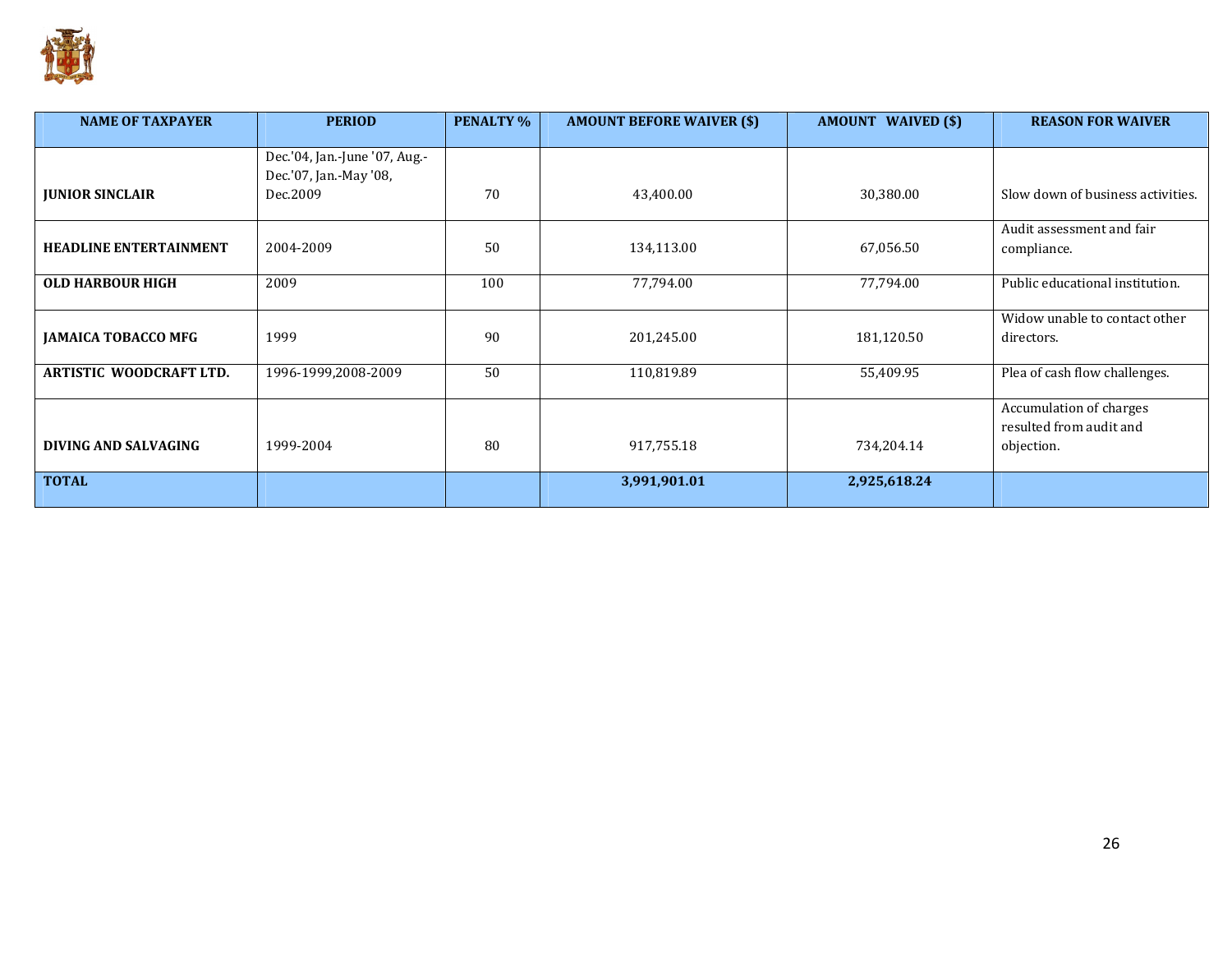

## Income Tax Waivers for the November 1 – November 31, 2010

| <b>NAME OF TAXPAYER</b>        | <b>PERIOD</b> | <b>PENALTY %</b> | <b>TAX %</b> | <b>AMOUNT BEFORE WAIVER (\$)</b> | <b>AMOUNT WAIVED (\$)</b> | <b>REASON FOR THE WAIVER</b>                            |
|--------------------------------|---------------|------------------|--------------|----------------------------------|---------------------------|---------------------------------------------------------|
|                                |               |                  |              |                                  |                           |                                                         |
| <b>FITZROY GREY</b>            | 2006-2008     |                  | 100          | 16,716.41                        | 16,716.41                 | Pensioner experiencing<br>severe financial constraints. |
|                                |               |                  |              |                                  |                           |                                                         |
|                                | 1998,2001-    |                  |              |                                  |                           |                                                         |
|                                | 2003,2004,2   |                  |              |                                  |                           |                                                         |
|                                | 005,2007&     |                  |              |                                  |                           |                                                         |
| *MYRTLE CROOKS MCFARLANE       | 2008          |                  | 100          | 364,089.30                       | 364,089.30                | Approved by Minister.                                   |
|                                |               |                  |              |                                  |                           |                                                         |
| <b>TRAINING DYNAMICS &amp;</b> |               |                  |              |                                  |                           |                                                         |
| CONSLT.                        | 2001-2003     | 80               |              | 105,100.00                       | 84,080.00                 | Company is unable to pay.                               |
|                                |               |                  |              |                                  |                           |                                                         |
| <b>TOTAL</b>                   |               |                  |              | 485,905.71                       | 464,885.71                |                                                         |
|                                |               |                  |              |                                  |                           |                                                         |

\*Processed in the MoF